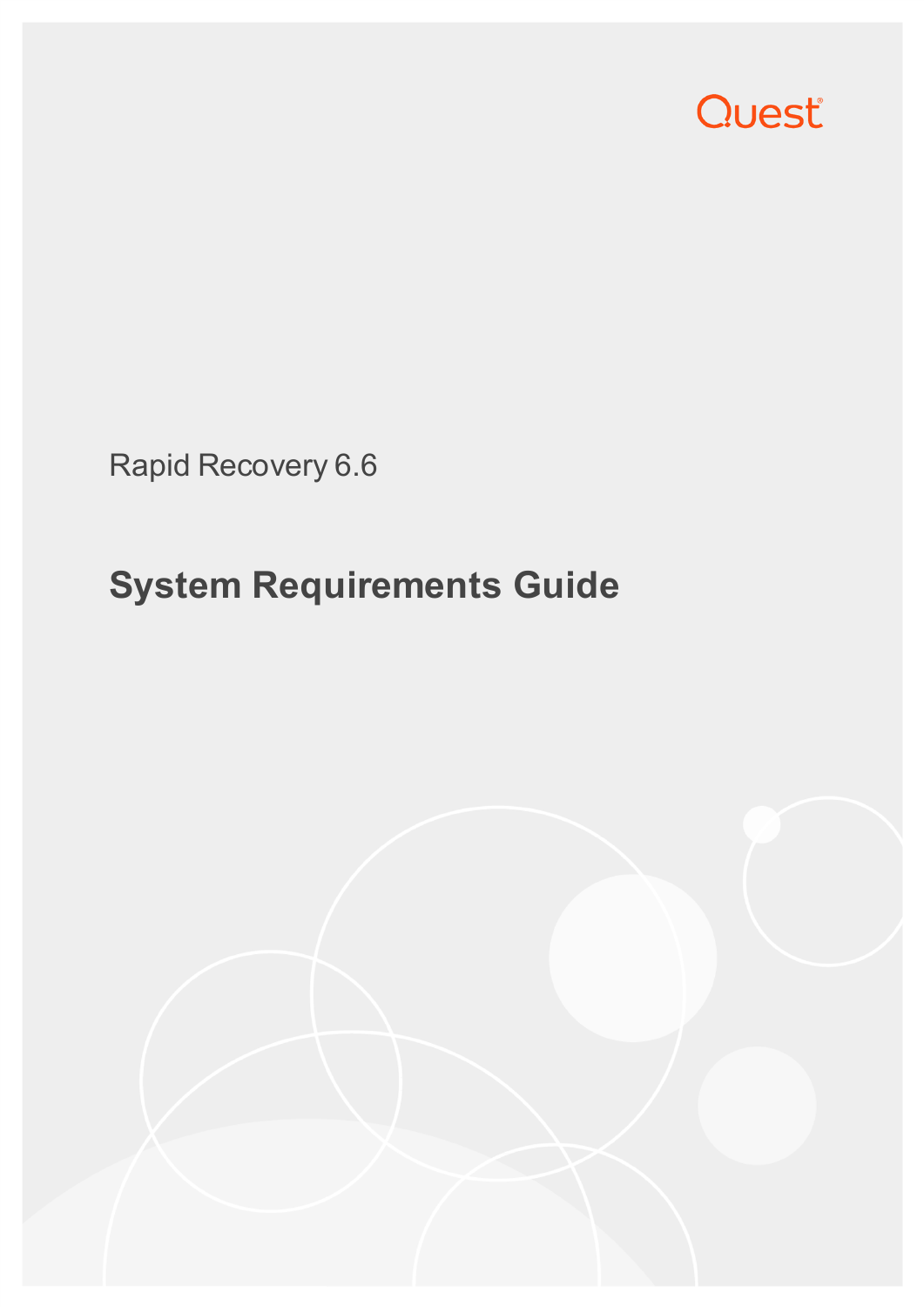#### **© 2021 Quest Software Inc. ALL RIGHTS RESERVED.**

This guide contains proprietary information protected by copyright. The software described in this guide is furnished under a software license or nondisclosure agreement. This software may be used or copied only in accordance with the terms of the applicable agreement. No part of this guide may be reproduced or transmitted in any form or by any means, electronic or mechanical, including photocopying and recording for any purpose other than the purchaser's personal use without the written permission of Quest Software Inc.

The information in this document is provided in connection with Quest Software products. No license, express or implied, by estoppel or otherwise, to any intellectual property right is granted by this document or in connection with the sale of Quest Software products. EXCEPT AS SET FORTH IN THE TERMS AND CONDITIONS AS SPECIFIED IN THE LICENSE AGREEMENT FOR THIS PRODUCT, QUEST SOFTWARE ASSUMES NO LIABILITY WHATSOEVER AND DISCLAIMS ANY EXPRESS, IMPLIED OR STATUTORY WARRANTY RELATING TO ITS PRODUCTS INCLUDING, BUT NOT LIMITED TO, THE IMPLIED WARRANTY OF MERCHANTABILITY, FITNESS FOR A PARTICULAR PURPOSE, OR NON-INFRINGEMENT. IN NO EVENT SHALL QUEST SOFTWARE BE LIABLE FOR ANY DIRECT, INDIRECT, CONSEQUENTIAL, PUNITIVE, SPECIAL OR INCIDENTAL DAMAGES (INCLUDING, WITHOUT LIMITATION, DAMAGES FOR LOSS OF PROFITS, BUSINESS INTERRUPTION OR LOSS OF INFORMATION) ARISING OUT OF THE USE OR INABILITY TO USE THIS DOCUMENT, EVEN IF QUEST SOFTWARE HAS BEEN ADVISED OF THE POSSIBILITY OF SUCH DAMAGES. Quest Software makes no representations or warranties with respect to the accuracy or completeness of the contents of this document and reserves the right to make changes to specifications and product descriptions at any time without notice. Quest Software does not make any commitment to update the information contained in this document.

If you have any questions regarding your potential use of this material, contact:

Quest Software Inc.

Attn: LEGAL Dept

4 PolarisWay

Aliso Viejo, CA 92656

Refer to our Web site ([https://www.quest.com](https://www.quest.com/)) for regional and international office information.

#### **Patents**

Quest Software is proud of our advanced technology. Patents and pending patents may apply to this product. For the most current information about applicable patents for this product, please visit our website at <https://www.quest.com/legal>.

#### **Trademarks**

Quest, the Quest logo, and Join the Innovation are trademarks and registered trademarks of Quest Software Inc. For a complete list of Quest marks, visit <https://www.quest.com/legal/trademark-information.aspx>. All other trademarks and registered trademarks are property of their respective owners.

#### **Legend**

- I. **CAUTION: A CAUTION icon indicates potential damage to hardware or loss of data if instructions are not followed.**
- **IMPORTANT**, **NOTE**, **TIP**, **MOBILE**, or **VIDEO**: An information icon indicates supporting information. i

Rapid RecoverySystem RequirementsGuide Updated - June 2021 Version - 6.6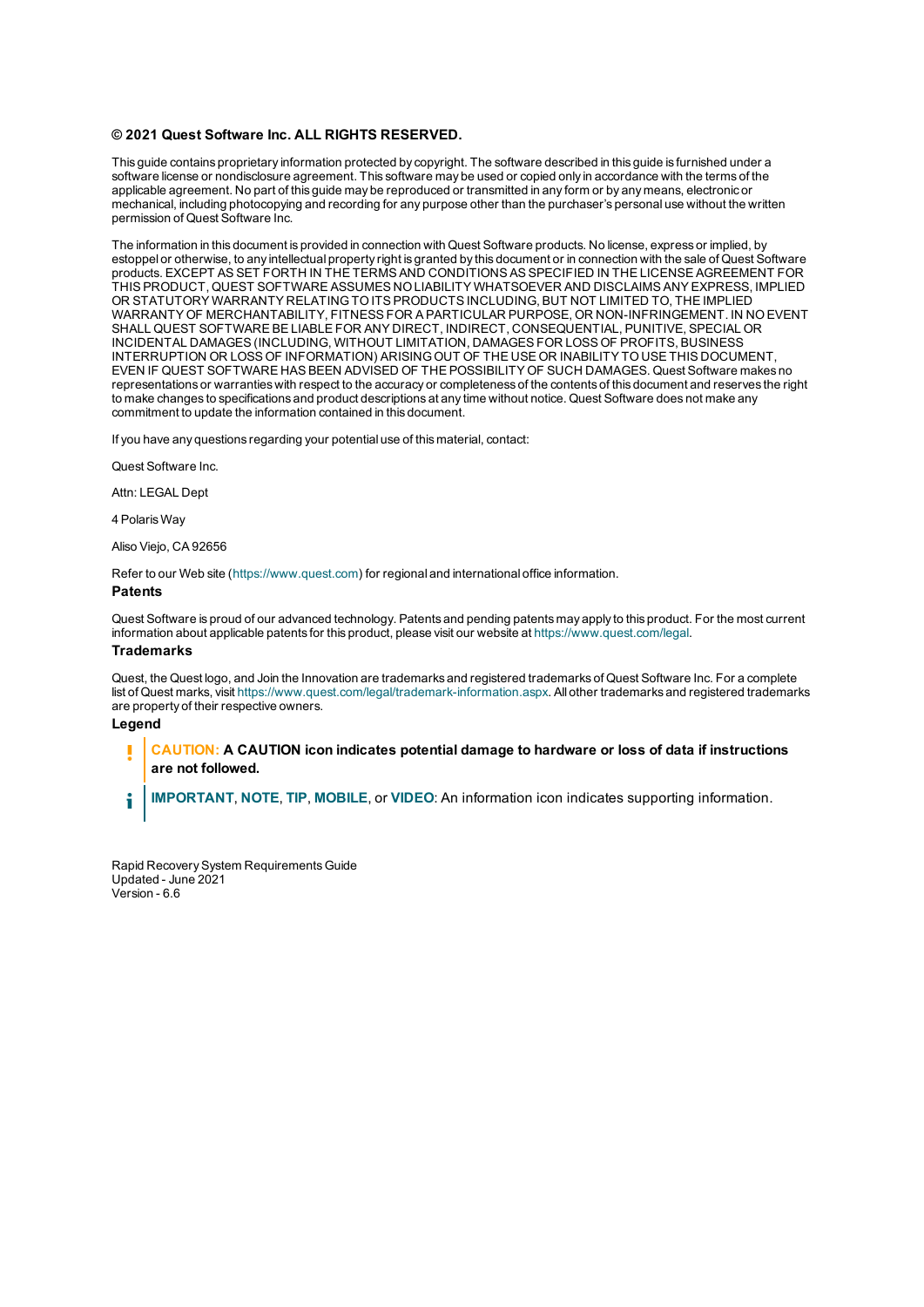### **Contents**

| Rapid Recovery operating system installation and compatibility matrix 12       |  |
|--------------------------------------------------------------------------------|--|
|                                                                                |  |
|                                                                                |  |
|                                                                                |  |
|                                                                                |  |
|                                                                                |  |
|                                                                                |  |
|                                                                                |  |
| Protecting older operating systems with older Agent versions or Agentlessly 19 |  |
|                                                                                |  |
|                                                                                |  |
|                                                                                |  |
|                                                                                |  |
|                                                                                |  |
|                                                                                |  |
|                                                                                |  |
|                                                                                |  |
|                                                                                |  |
|                                                                                |  |
|                                                                                |  |
|                                                                                |  |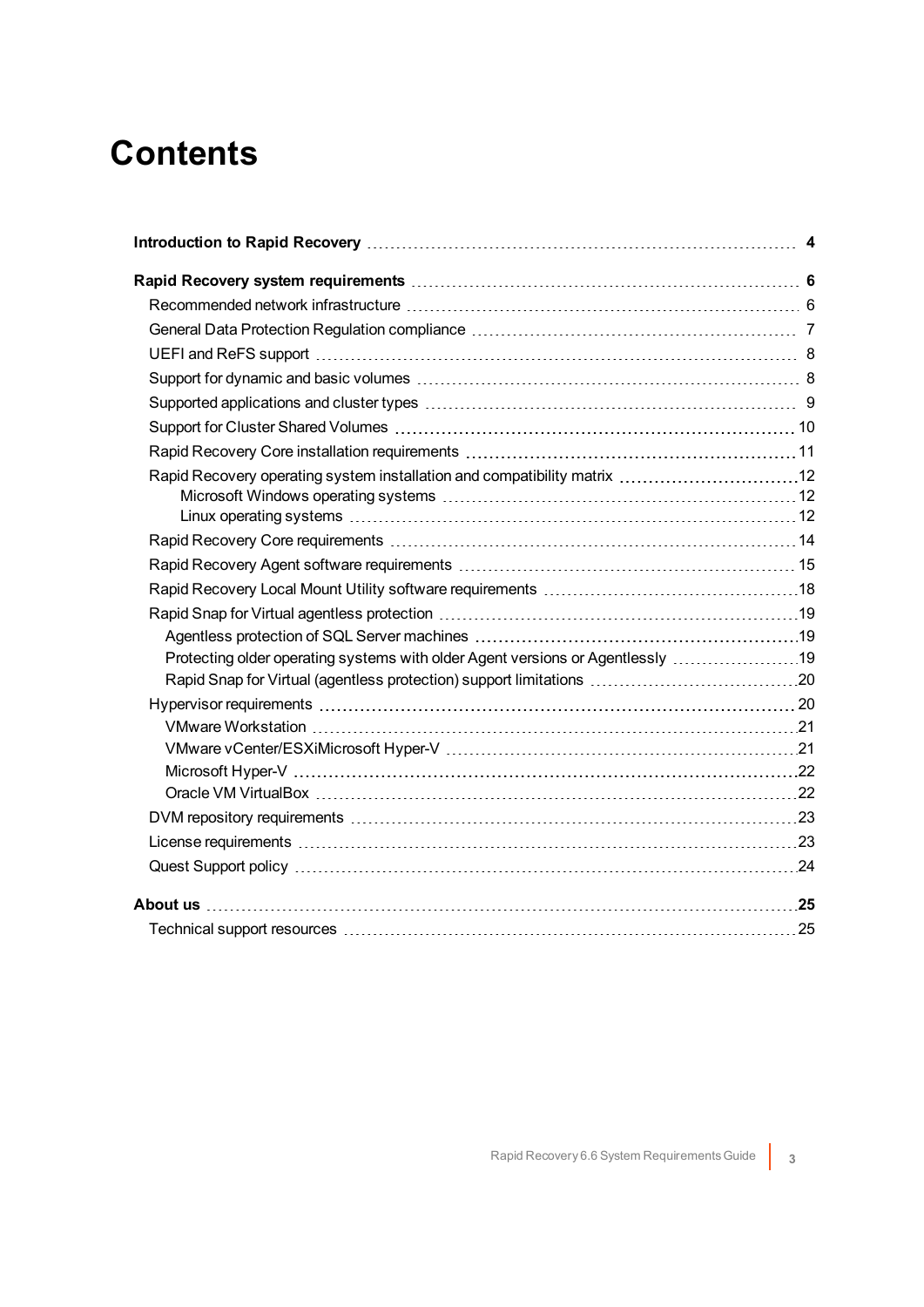# <span id="page-3-0"></span>**Introduction to Rapid Recovery**

Rapid Recovery is a backup, replication, and recovery solution that offers near-zero recovery time objectives and recovery point objectives. Rapid Recovery offers data protection, disaster recovery, data migration and data management. You have the flexibility of performing bare-metal restore (to similar or dissimilar hardware), and you can restore backups to physical or virtual machines (VMs), regardless of origin. Rapid Recovery lets you create backup archives to a wide range of supported systems including archiving to the cloud. With Rapid Recovery, you can replicate to one or more targets for added redundancy and security.

Rapid Recovery offers:

- **Flexibility**. You can perform universal recovery to multiple platforms, including restoring from physical to virtual, virtual to physical, virtual to virtual, and physical to physical.
- <sup>l</sup> **Cloud integration**. You can export a VM, archive and replicate to the cloud, and perform bare metal restore from archives in the cloud. Compatible cloud services include Microsoft Azure, Amazon Web Services (AWS), any OpenStack-based provider (including Rackspace), and Google Cloud. US government-specific platforms include AWS GovCloud (US) and Azure Government.
- **Intelligent deduplication**. You can reduce storage requirements by storing data once, and referencing it thereafter (once per repository or encryption domain).
- **Live Recovery**. Using the Live Recovery feature of Rapid Recovery Agent, you have instant access to critical data first, while remaining restore operations complete in parallel. You can use Live Recovery to restore data from a recovery point of any non-system volume of a Windows machine, physical or virtual. Live Recovery is not supported for agentlessly protected machines, Linux machines, or cluster-shared volumes.
- <sup>l</sup> **File-level recovery**. You can recover data at the file level on-premises, from a remote location, or from the cloud.
- **File-level search**. Using criteria you specify, you can search a range of recovery points for one or more files. From the search results, you can then select and restore the files you want to the local Core machine directly from the Rapid Recovery Core Console.
- **· Virtual machine export**. Rapid Recovery supports one-time virtual export, letting you generate a VM from a recovery point; and virtual standby, in which the VM you generate is continually updated after each backup. Compatible VM hypervisors include VMware vCenter/ESXi, VMware Workstation, Microsoft Hyper-V, Oracle VM VirtualBox, and Microsoft Azure. You can even perform virtual export to Hyper-V cluster-shared volumes.
- <sup>l</sup> **Rapid Snap for Virtual support**. Enhanced support for virtualization includes agentless protection for vCenter/ESXi VMs and for Hyper-V VMs. Rapid Snap for Virtual includes protection and autodiscovery for VMware ESXi 6.0 and higher with no software agent installed. Host-based protection supports installing Rapid Recovery Agent on a Microsoft Hyper-V host only, letting you agentlessly protect all its guest VMs.
- **Application support**. Rapid Recovery is built with application support. When you protect SQL Server or Microsoft Exchange machines (whether using Rapid Recovery Agent or agentless protection), the backup snapshots captured are automatically application-aware; open transactions and rolling transaction logs are completed and caches are flushed to disk before creating snapshots. Specific application features are supported, including SQL attachability checks (for SQL Server) and database checksum and mountability checks (for Exchange Server). If you protect Oracle 12c or 18c servers with Rapid Recovery Agent, you can also perform DBVERIFY database integrity checks.

See the following resources for more information about Rapid Recovery.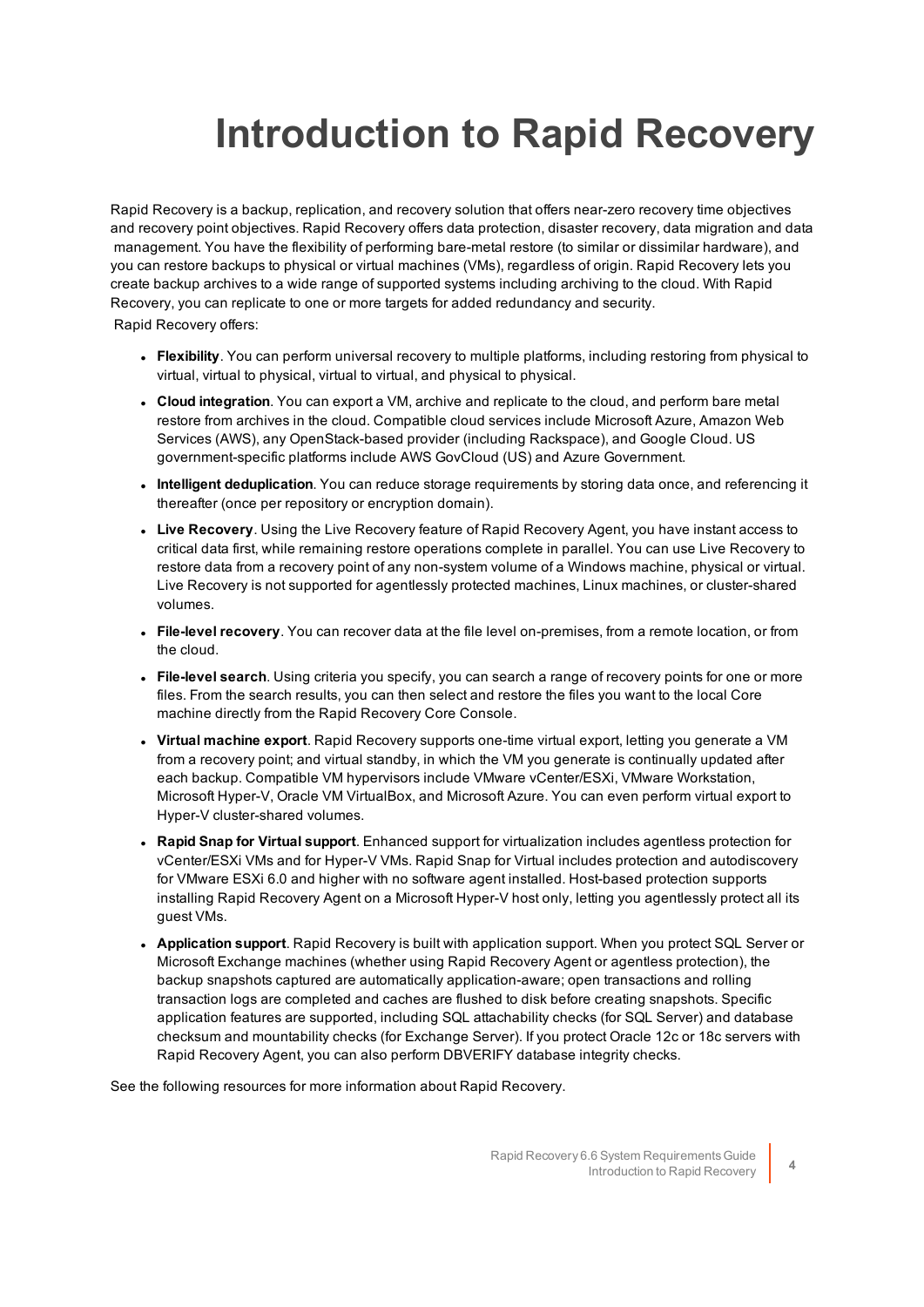- . The Rapid Recovery product support website at https://support.quest.com/rapid-recovery/.
- The documentation website at [https://support.quest.com/rapid-recovery/technical-documents/.](https://support.quest.com/rapid-recovery/technical-documents/)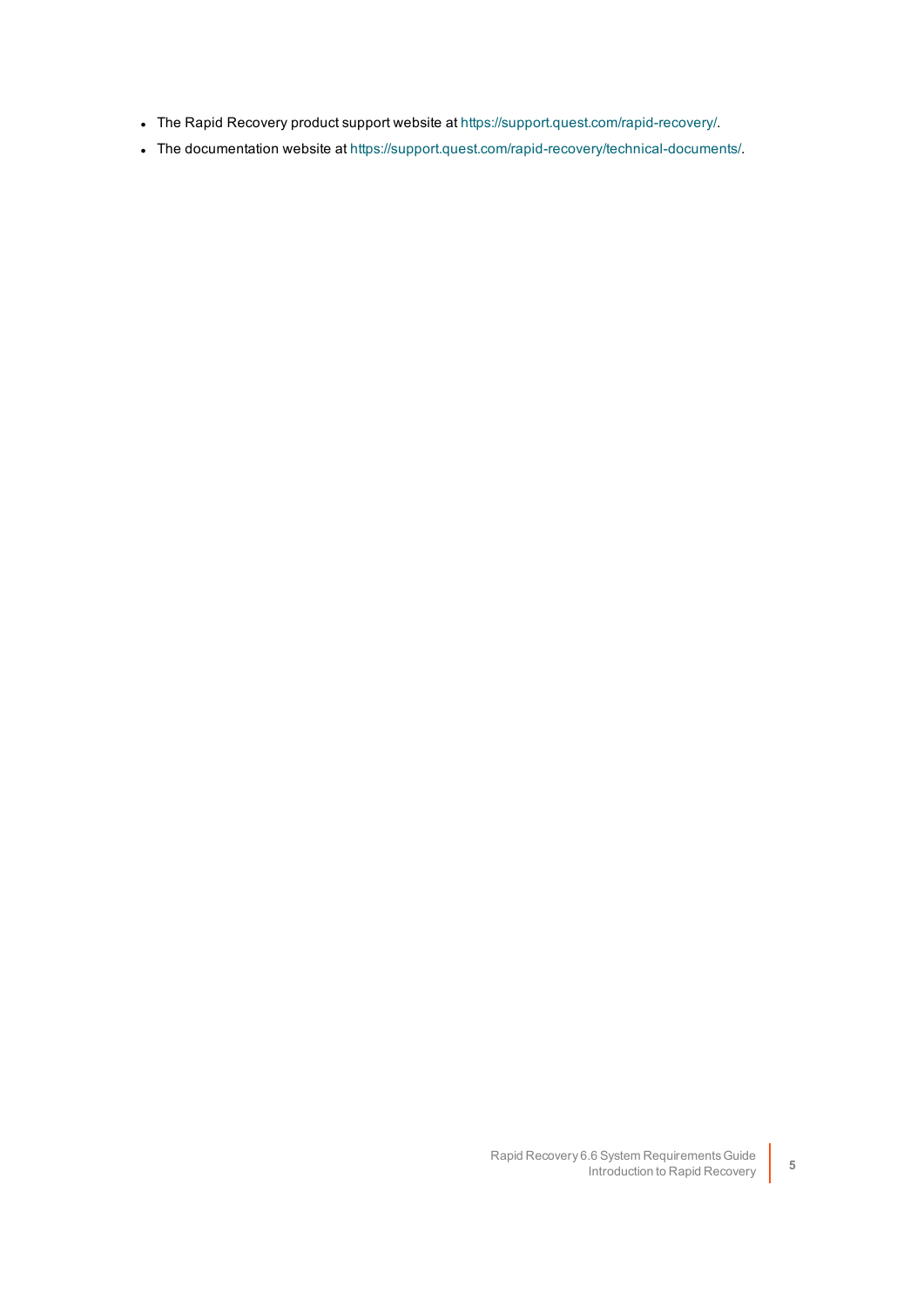## **Rapid Recovery system requirements**

<span id="page-5-0"></span>This document describes the system and license requirements for installing the Core and Agent components of Rapid Recovery. It also describes requirements for installing the Quest QorePortal (which replaced the Central Management Console in Rapid Recovery release 6.2).

Topics include:

[Recommended](#page-5-1) network infrastructure General Data [Protection Regulation](#page-6-0) compliance UEFI and ReFS [support](#page-7-0) Support for [dynamic](#page-7-1) and basic volumes Supported [applications](#page-8-0) and cluster types Support for [Cluster Shared](#page-9-0) Volumes Rapid Recovery Core installation [requirements](#page-10-0) Rapid [Recovery operating](#page-11-0) system installation and compatibility matrix Rapid Recovery [Core requirements](#page-13-0) Rapid Recovery Agent software [requirements](#page-14-0) Rapid Recovery Local Mount Utility software [requirements](#page-17-0) Rapid Snap for Virtual agentless [protection](#page-18-0) Hypervisor [requirements](#page-19-1) DVM repository requirements [License requirements](#page-22-1) Quest [Support](#page-23-0) policy

## <span id="page-5-1"></span>**Recommended network infrastructure**

Rapid Recovery requires a minimum network infrastructure of 1 gigabit Ethernet (GbE). Quest recommends 10GbE networks for robust environments. 10GbE networks are also recommended when protecting servers featuring large volumes (5TB or higher).

If multiple network interface cards (NICs) are available on the Core machine that support NIC teaming (grouping several physical NICs into a single logical NIC), and if the switches on the network allow it, then using NIC teaming on the Core may provide extra performance. In such cases, teaming up spare network cards that support NIC teaming on any protected machines, when possible, may also increase overall performance.

If the Core uses iSCSI or Network Attached Storage (NAS), Quest recommends using separate NIC cards for storage and network traffic, respectively.

Use network cables with the appropriate rating to obtain the expected bandwidth. Quest recommends testing your network performance regularly and adjusting your hardware accordingly.

These suggestions are based on typical networking needs of a network infrastructure to support all business operations, in addition to the backup, replication, and recovery capabilities Rapid Recovery provides.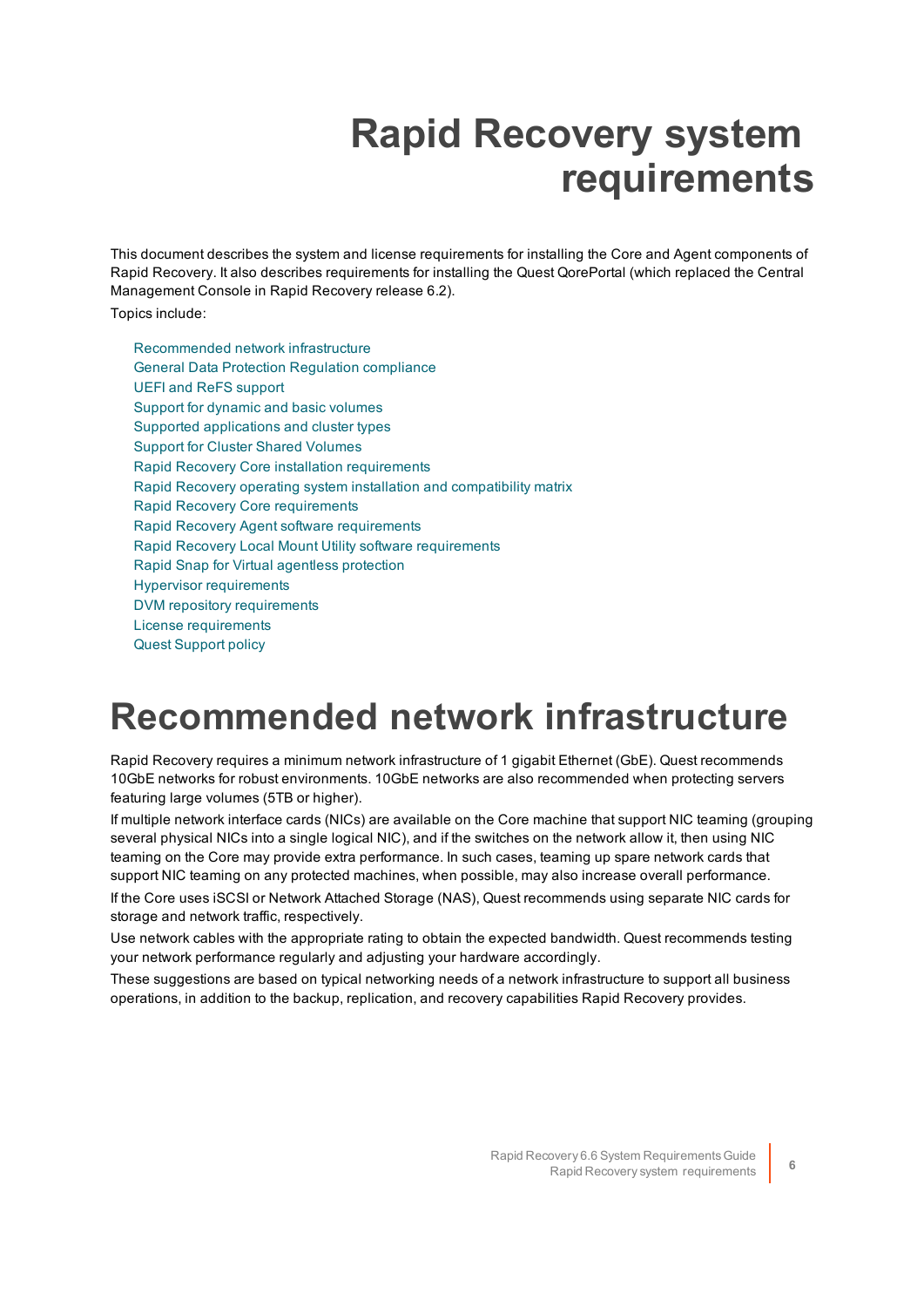## <span id="page-6-0"></span>**General Data Protection Regulation compliance**

The General Data Protection Regulation (GDPR) is legislation crafted to strengthen and unify data protection for all individuals within the European Union (EU). It also addresses the export of personal data outside the EU, which makes it relevant to software manufacture in the US and other countries. It updates rules governing the handling of individuals' personal data. GDPR is being widely adopted throughout the software industry.

To comply with the GDPR, the collection of any personally identifiable information (PII) by Rapid Recovery has been carefully considered. Data collection has been streamlined, and the information collected and how it is used is clearly documented.

When installing the Rapid Recovery Core or running the Rapid Recovery Info Gathering Tool, you are provided a description of the information Rapid Recovery collects and our purposes for collecting the information.

If you accept the stated use of personal data, you can then associate a license (running in standard "phonehome" mode) with your Core. If you choose to decline the use of personal data described in the privacy policy, you must request a special "non-phone-home" license. After you receive that license and associate it with your Core, your PII will not be used, and certain functions (auto update, and enabling integration between the Core and the QorePortal) are disabled.

Regardless of the privacy option you selected during installation, from the Core *Agree to use of personal data* General setting, you can update your privacy setting at any time. To switch between phone-home and nonphone-home modes in either direction, you must have access to the appropriate license at the time you make this change.

For more information about the GDPR, see the EU General Data Protection Regulation website at <https://eugdpr.org/the-regulation/>. For more information about managing your privacy, see the following topics in the *Rapid Recovery 6.6 User Guide*:

- Certain business rules apply when changing between phone-home and non-phone-home mode using the *Agree to use of personal data* general setting. For more information, see the topic "Configuring Core general settings."
- To see what information Rapid Recovery collects, in which circumstances, and why the information is collected, see "How Rapid Recovery uses personal information."
- To see what functions you cannot perform when using a non-phone-home license, see the topic "Nonphone-home license restrictions."
- To download a phone-home license, log into the Rapid Recovery License Portal. From the navigation menu, click **Licensing**, and from the drop-down menu on the top right, select **License Key.**
- To learn how to obtain a license in non-phone-home mode, see the topic "Obtaining and using nonphone-home licenses."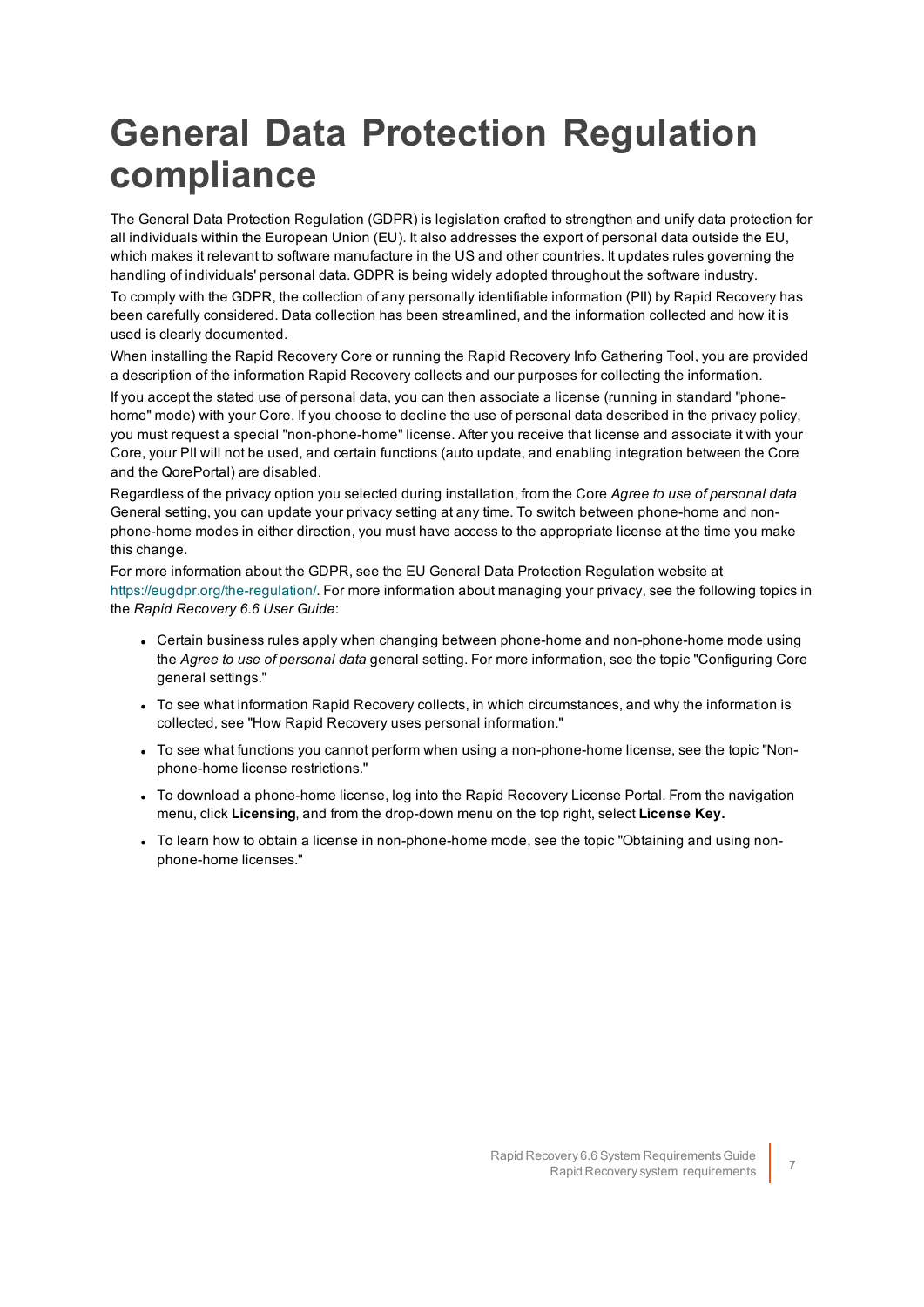## <span id="page-7-0"></span>**UEFI and ReFS support**

Unified Extensible Firmware Interface (UEFI) is a replacement for Basic Input/Output System (BIOS). For Windows systems, UEFI uses the Extensible Firmware Interface (EFI) system partitions that are handled as simple FAT32 volumes.

Protection and recovery capabilities are available in Rapid Recovery for EFI system partitions with the following operating systems:

- <sup>l</sup> **Windows:** Windows versions 8\*, 8.1\*, 10; Windows Server versions 2012\*, 2012 R2\*, 2016, and 2019.
- **Linux:** All supported versions of Linux.

í **NOTE:** Operating systems marked \* have reached EOL. Support is limited.

Rapid Recovery also supports the protection and recovery of Resilient File System (ReFS) volumes for Windows 10, Windows Server versions 2012\*, 2012 R2\*, 2016, and 2019.

**NOTE:** When using ReFS volumes for Windows Server 2019, use only the latest version of Windows Server 2019 with the most recent Windows updates. Rapid Recovery Core may block volumes that use older versions of Windows Server 2019 from protection.

### <span id="page-7-1"></span>**Support for dynamic and basic volumes**

Rapid Recovery supports taking snapshots of all dynamic and basic volumes. Rapid Recovery also supports exporting simple dynamic volumes that are on a single physical disk. As their name implies, simple dynamic volumes are not striped, mirrored, spanned, or RAID volumes.

The behavior for virtual export of dynamic disks differs, based on whether the volume you want to export is protected by the Rapid Recovery Agent software, or is a VM using agentless protection. This is because nonsimple or complex dynamic volumes have arbitrary disk geometries that cannot be fully interpreted by Rapid Recovery Agent.

When you try to export a complex dynamic disk from a machine with the Rapid Recovery Agent software, a notification appears in the user interface to alert you that exports are limited and restricted to simple dynamic volumes. If you attempt to export anything other than a simple dynamic volume using Rapid Recovery Agent, the export job fails.

In contrast, dynamic volumes for VMs you protect agentlessly are supported for protection, virtual export, restoring data, and BMR, and for repository storage, with some important restrictions. For example:

- **Protection:** In the case when a dynamic volume spans multiple disks, you must protect those disks together to maintain the integrity of the volume.
- **· Virtual export:** You can export complex dynamic volumes such as striped, mirrored, spanned, or RAID volumes from an ESXi or Hyper-V host using agentless protection. However, the volumes are exported at the disk level, with no volume parsing. For example, if exporting a dynamic volume spanned across two disks, the export will include two distinct disk volumes.
	- **CAUTION: When exporting a dynamic volume that spans multiple disks, you must export the dynamic disks with the original system volumes to preserve the disk types.**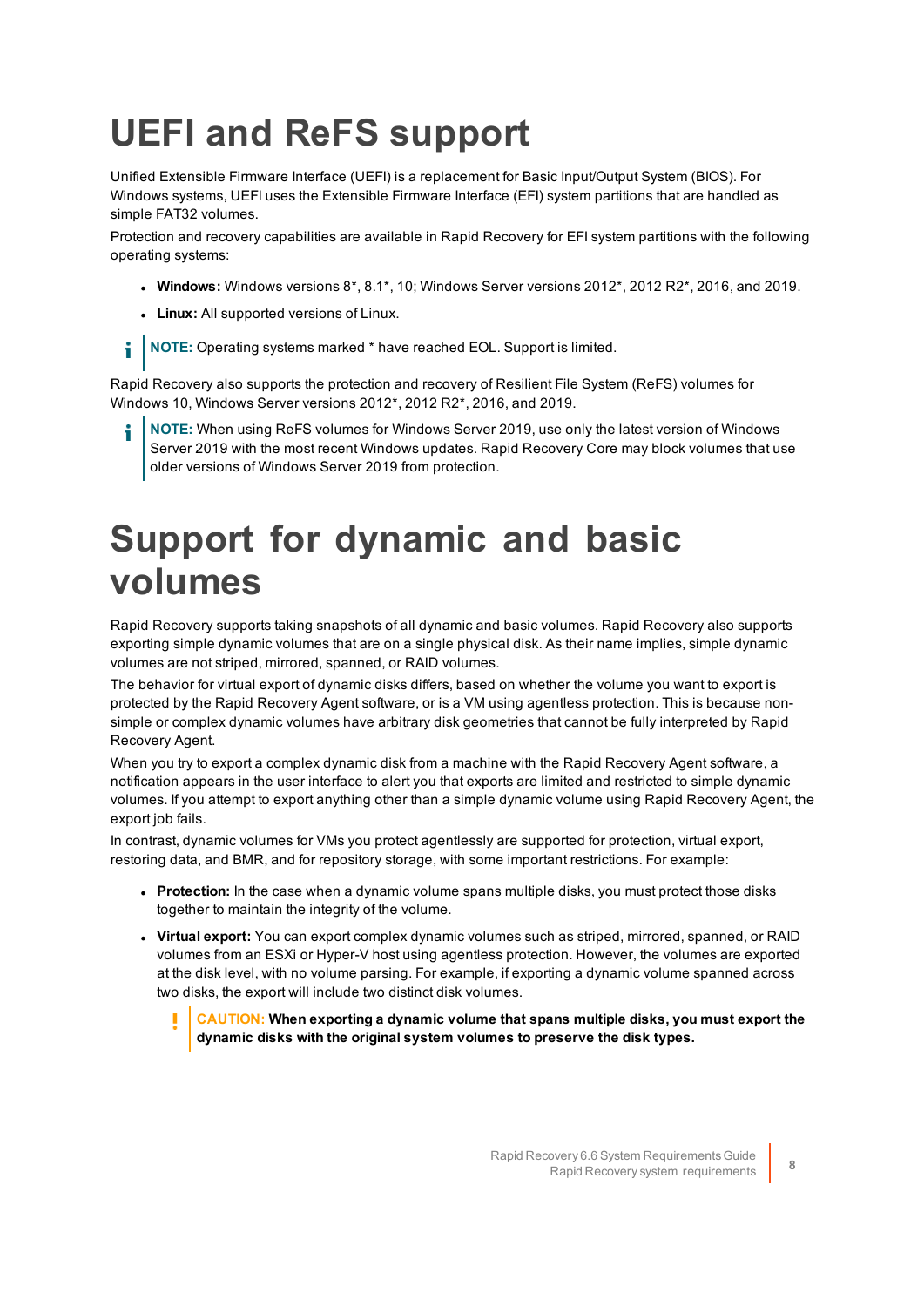- **Restoring data:** When restoring a dynamic volume that spans multiple disks, you must restore the dynamic disks with the original system volumes to preserve the disk types. If you restore only one disk, you will break the disk configuration.
- **Repository storage:** Additionally, Rapid Recovery supports the creation of repositories on complex dynamic volumes (striped, mirrored, spanned, or RAID). The file system of the machine hosting the repository must be NTFS or ReFS.

## <span id="page-8-0"></span>**Supported applications and cluster types**

To protect your cluster properly, the Rapid Recovery Agent software must be installed on each of the machines or nodes in the cluster. Rapid Recovery supports the application versions and cluster configurations listed in the following table.

| Table 1: Supported application versions and cluster configurations |  |  |  |  |
|--------------------------------------------------------------------|--|--|--|--|
|--------------------------------------------------------------------|--|--|--|--|

| Application                               | <b>Application Version and Related Cluster</b><br>Configuration                                   | <b>Windows Failover Cluster</b>             |
|-------------------------------------------|---------------------------------------------------------------------------------------------------|---------------------------------------------|
| Microsoft Exchange<br>Server <sup>1</sup> | Exchange 2013 <sup>2</sup> , 2016 <sup>2</sup> , 2019                                             | Windows Server 2012, 2012 R2                |
|                                           | Microsoft SQL Server SQL Server 2012 <sup>2</sup> , 2014 <sup>2</sup> SCC                         | Windows Server 2012, 2012 R2                |
|                                           | SQL Server 2012 <sup>2</sup> , 2014 <sup>2</sup> , 2016, 2017, 2019<br><b>Availability Groups</b> | Windows Server 2012, 2012 R2,<br>2016, 2019 |

1 Microsoft Exchange support includes both standalone and Database AvailabilityGroup (DAG) for all versions listed. 2This version of the application reached End of Life by the manufacturer and is in Limited Support by Rapid Recovery.

i **NOTE:** Rapid Recovery does not support cluster shared volumes (CSVs) for all Windows versions. For more information, see Support for [Cluster Shared](#page-9-0) Volumes

Live migration is a Hyper-V feature of Windows Server which lets users move running VMs from one Hyper-V host to another. Rapid Recovery supports Hyper-V live migration when moving VMs between nodes in a cluster. Live migration between separate hosts (a Hyper-V 2016 feature) is not supported with Rapid Recovery.

If using Rapid Snap for Virtual agentless protection, a supported version of Rapid Recovery Agent must be installed on the Hyper-V host. If using agent-based protection, Rapid Recovery Agent must be installed on each node in a protected Hyper-V cluster, but is not required on the host.

If using Rapid Snap for Virtual agentless protection, a supported version of Rapid Recovery Agent must be installed on the Hyper-V host. If using agent-based protection, Rapid Recovery Agent must be installed on each node in a protected Hyper-V cluster, but is not required on the host.

The supported disk types include:

- GUID partition table (GPT) disks greater than 2 TB
- Master Boot Record (MBR) disks less than 2 TB

The supported mount types include:

- Shared drives that are connected as drive letters (for example, D:)
- Simple dynamic volumes on a single physical disk (not striped, mirrored, or spanned volumes)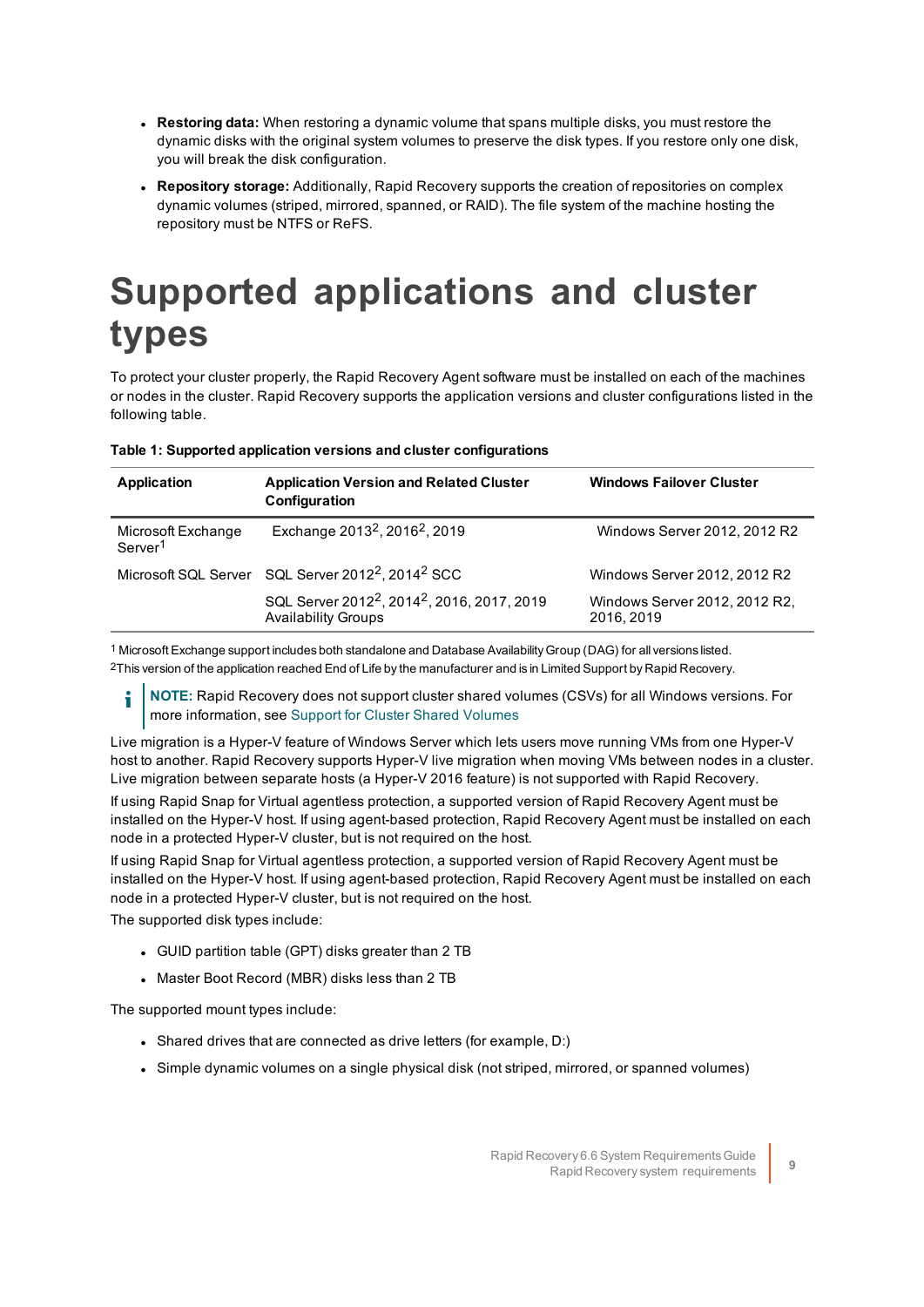- Shared drives that are connected as mount points
- **NOTE:** Rapid Recovery Core does not support mount types of complex dynamic disks for agentless protection.

## <span id="page-9-0"></span>**Support for Cluster Shared Volumes**

Direct protection and restore of the actual cluster-shared volumes (CSVs) themselves in Rapid Recovery is only possible with Windows Server 2008 R2 SP11, and is deprecated. This feature is not expected to be supported in future releases of Rapid Recovery.

Currently supported versions of Rapid Recovery offer agentless support only of virtual machines *residing on* Hyper-V CSVs (not of the CSVs themselves).

Any feature listed as supported below requires Rapid Recovery Agent to be installed on each node of the cluster. You can then agentlessly protect and restore supported VMs hosted on Hyper-V clusters installed on Windows Server versions 2008 R2 SP11, 2012, 2012 R2, 2016, and 2019.

In addition, Rapid Recovery Core release 6.6 supports virtual export to Hyper-V CSVs installed on currently supported Windows operating systems, including Windows Server versions 2008 R2 SP1<sup>1</sup>, 2012, 2012 R2, 2016, and 2019. For information about supported hypervisors, see Hypervisor [requirements](#page-19-1).

The following table depicts current Rapid Recovery support for cluster-shared volumes.

| <b>Operating System</b>                                                   |                       | Protect <sup>2</sup> and Restore <sup>3</sup> VMs on<br>a Hyper-V CSV |                       |       | <b>Virtual Export to</b><br><b>Hyper-V CSV</b> |                                  |              | Protect <sup>2</sup> and Restore <sup>4</sup><br><b>CSV Directly</b> |     |
|---------------------------------------------------------------------------|-----------------------|-----------------------------------------------------------------------|-----------------------|-------|------------------------------------------------|----------------------------------|--------------|----------------------------------------------------------------------|-----|
| <b>CSV Operating</b><br><b>System</b>                                     |                       | <b>Rapid Recovery Version</b><br><b>Rapid Recovery</b><br>Version     |                       |       |                                                | <b>Rapid Recovery</b><br>Version |              |                                                                      |     |
|                                                                           | 6.4.x                 | 6.5                                                                   | 6.6                   | 6.4.x | 6.5                                            | 6.6                              | 6.4.x        | 6.5                                                                  | 6.6 |
| <b>Windows Server</b><br>2008 R <sub>2</sub> SP <sub>1</sub> <sup>1</sup> | I imited <sup>5</sup> | <b>No</b>                                                             | No                    | Yes   | No                                             | No                               | Limited<br>5 | No                                                                   | No  |
| <b>Windows Server</b><br>2012                                             | Limited <sup>5</sup>  | I imited <sup>5</sup>                                                 | I imited <sup>5</sup> | Yes   | Yes                                            | Yes                              | No           | No                                                                   | No  |
| <b>Windows Server</b><br>2012 R <sub>2</sub>                              | Limited <sup>5</sup>  | I imited <sup>5</sup>                                                 | I imited <sup>5</sup> | Yes   | Yes                                            | Yes                              | No           | No                                                                   | No  |
| <b>Windows Server</b><br>2016                                             | Yes                   | Yes                                                                   | Yes                   | Yes   | Yes                                            | Yes                              | No           | No                                                                   | No  |
| <b>Windows Server</b><br>2019                                             | Yes                   | Yes                                                                   | Yes                   | Yes   | Yes                                            | Yes                              | No           | No                                                                   | No  |

Notes:

<sup>1</sup> Microsoft discontinues support for Windows Server 2008 R2 on January 14, 2020. After this date, Rapid Recovery continues limited support for Windows Server 2008 R2 (SP1 only) in release 6.6. Customers are advised to migrate to newer supported versions to continue backing up data using Rapid Recovery.

<sup>2</sup> Protect includes protection, replication, rollup, mount, and archiving.

<sup>3</sup> Restore includes file-level restore, volume-level restore, bare metal restore, and virtual export.

<sup>4</sup> Restore includes file-level restore, volume-level restore, and bare metal restore.

<sup>5</sup> These Windows Server versions have reached standard end of life. Support for these OS is therefore limited.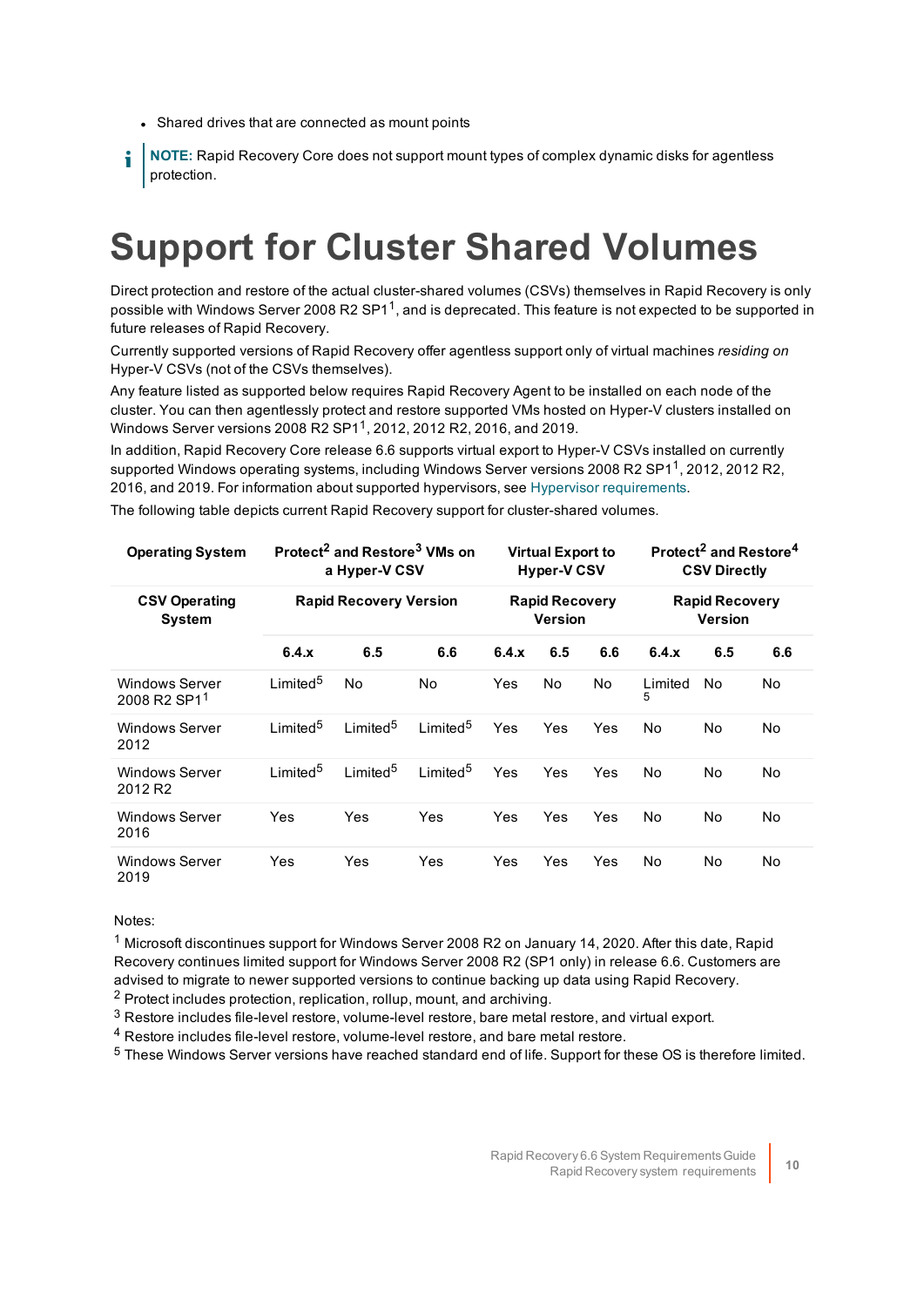## <span id="page-10-0"></span>**Rapid Recovery Core installation requirements**

Servers should not have any other applications, roles, or features installed that are not related to Rapid Recovery. For example, do not use the Core server as a high-traffic web server; and do not run Active Directory as a domain controller on the Core server. If possible, do not run server applications such as Exchange Server, Oracle, SharePoint Server, or SQL Server on the Core machine. If SQL Server is required on the Core machine – for example, if you are using Rapid Recovery DocRetriever for SharePoint–make sure you allocate more resources, in addition to those needed for efficient Core operations.

Depending on your license and your environment requirements, you may need to install multiple Cores, each on a dedicated server. Licensed Rapid Recovery users with an active maintenance agreement can manage two or more Cores from the QorePortal, which can be accessed at [https://qoreportal.quest.com.](https://qoreportal.quest.com/)

Before installing or upgrading Rapid Recovery Core on your Core server, ensure that your system meets the following minimum hardware and software requirements. For additional guidance for sizing your hardware, software, memory, storage, and network requirements, see knowledge base article 185962, "[Sizing](https://support.quest.com/rapid-recovery/kb/185962) Rapid Recovery [Deployments](https://support.quest.com/rapid-recovery/kb/185962)."

- **CAUTION: Microsoft offers Server Core editions of their Windows Server products, which have a smaller footprint and limited server roles. Quest does not support running Rapid Recovery Core on these minimal installations of the Windows Server operating systems. Quest only supports Rapid Recovery Core on the standard (or "Desktop Experience") versions of supported Windows Server operating systems.**
- **NOTE:** Quest does not recommend installing Rapid Recovery Core on an all-in-one server suite such as i Microsoft Small Business Server or Microsoft Windows Server Essentials.
- **CAUTION: Quest does not recommend running the Rapid Recovery Core on the same physical** ī **machine that serves as a hypervisor host.**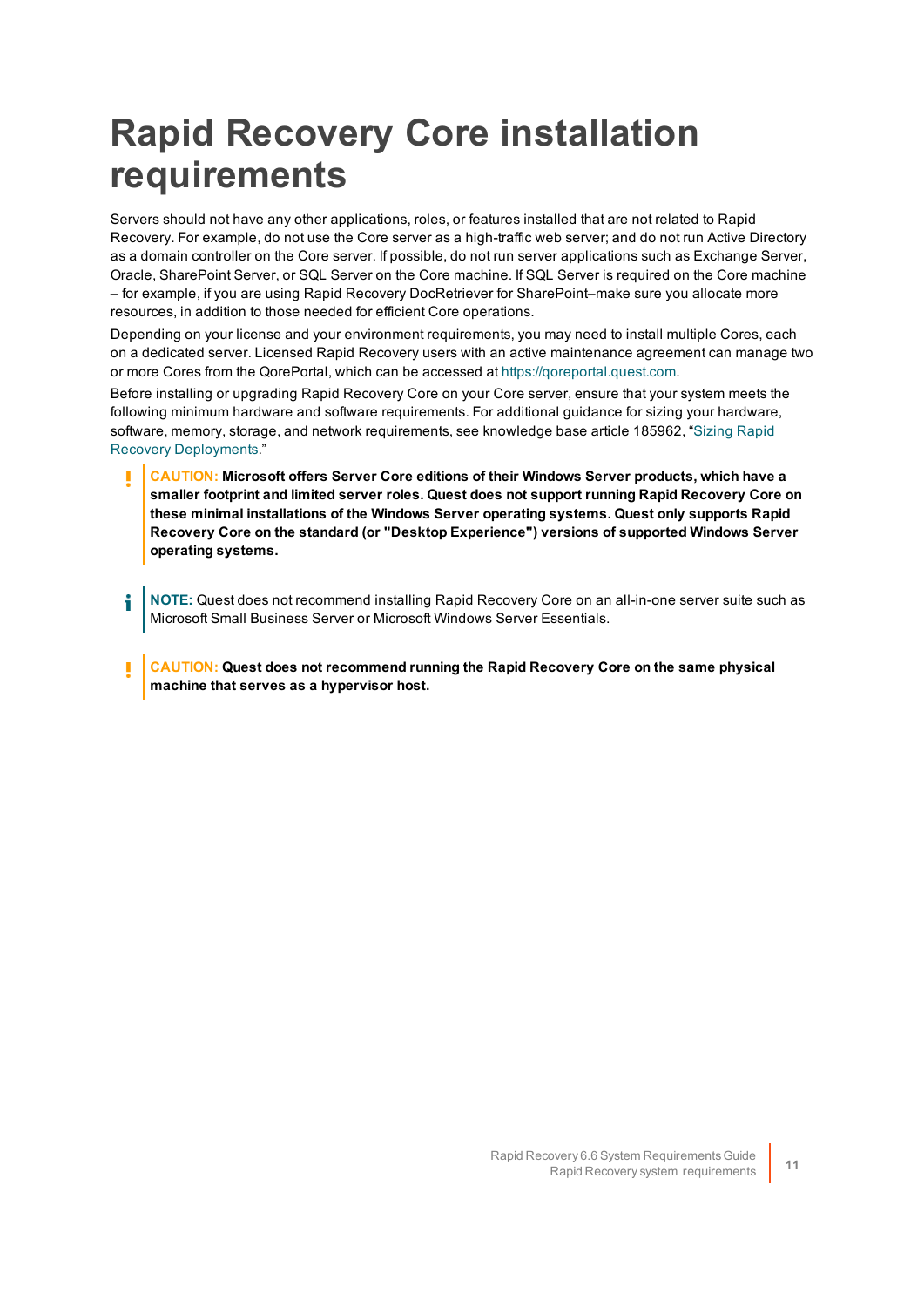### <span id="page-11-0"></span>**Rapid Recovery operating system installation and compatibility matrix**

#### <span id="page-11-1"></span>**Microsoft Windows operating systems**

Rapid Recovery Core must be installed on an appropriately sized server running a supported 64-bit Microsoft Windows operating system. The following table and notes list each Windows operating system and describes compatibility for each Rapid Recovery component or feature. Rapid Recovery Core does not support Windows Server core editions.

**NOTE:** This matrix is provided to educate users on compatibility. Quest does not support operating systems that have reached end of life.

| <b>OS Version</b>                            | Core             | Agent   | <b>Agentless</b> | <b>LMU</b>      | <b>MR</b>        | DR.              | <b>URC</b> | <b>URC</b><br><b>Driver</b><br><b>Restore Injection Azure</b> | VM<br><b>Export to</b> |
|----------------------------------------------|------------------|---------|------------------|-----------------|------------------|------------------|------------|---------------------------------------------------------------|------------------------|
| Windows 8                                    | No.              | No      | Limited          | No <sup>1</sup> | Yes <sup>1</sup> | Yes <sup>1</sup> | Limited    | Limited                                                       | Limited <sup>2</sup>   |
| Windows 8.1                                  | No               | Limited | Yes              | No              | No               | No               | Limited    | Limited                                                       | Limited <sup>2</sup>   |
| Windows 10                                   | Yes              | Yes     | Yes              | Yes             | Yes              | Yes              | Yes        | Yes                                                           | Yes <sup>2</sup>       |
| <b>Windows Server</b><br>2012                | Yes <sup>3</sup> | Yes     | Yes              | Yes             | Yes              | Yes              | Yes        | Yes                                                           | Yes <sup>2</sup>       |
| <b>Windows Server</b><br>2012 R <sub>2</sub> | Yes <sup>3</sup> | Yes     | Yes              | Yes             | Yes              | Yes              | Yes        | Yes                                                           | Yes <sup>2</sup>       |
| <b>Windows Server</b><br>2016                | Yes <sup>3</sup> | Yes     | Yes              | Yes             | Yes              | Yes              | Yes        | Yes                                                           | Yes <sup>2</sup>       |
| <b>Windows Server</b><br>2019                | Yes <sup>3</sup> | Yes     | Yes              | Yes             | Yes              | Yes              | Yes        | Yes                                                           | Yes                    |

#### **Table 2: Rapid Recovery components and features compatible with Windows operating systems.**

#### **Windows installation and support notes:**

<sup>1</sup> Follow guidance in Microsoft KB [3033929.](https://support.microsoft.com/en-us/help/3033929/microsoft-security-advisory-availability-of-sha-2-code-signing-support) Install hotfix per Microsoft KB [2921916](https://support.microsoft.com/en-us/help/2921916/the-untrusted-publisher-dialog-box-appears-when-you-install-a-driver-i). Silent installation of Core is not supported.

<sup>2</sup> VM export to Azure works only for x64 editions of operating systems listed.

 $3$  Rapid Recovery Core cannot be installed on Windows Core operating systems, which offer limited server roles and have no GUI. This includes all Server Core editions for all currently supported Windows Server operating systems.

#### <span id="page-11-2"></span>**Linux operating systems**

Linux operating systems are supported as protected machines in a Rapid Recovery Core. You can use agentless protection, or install the Rapid Recovery Agent. The following table and notes list each supported Linux operating system and distribution, and describes support for each Rapid Recovery component or feature.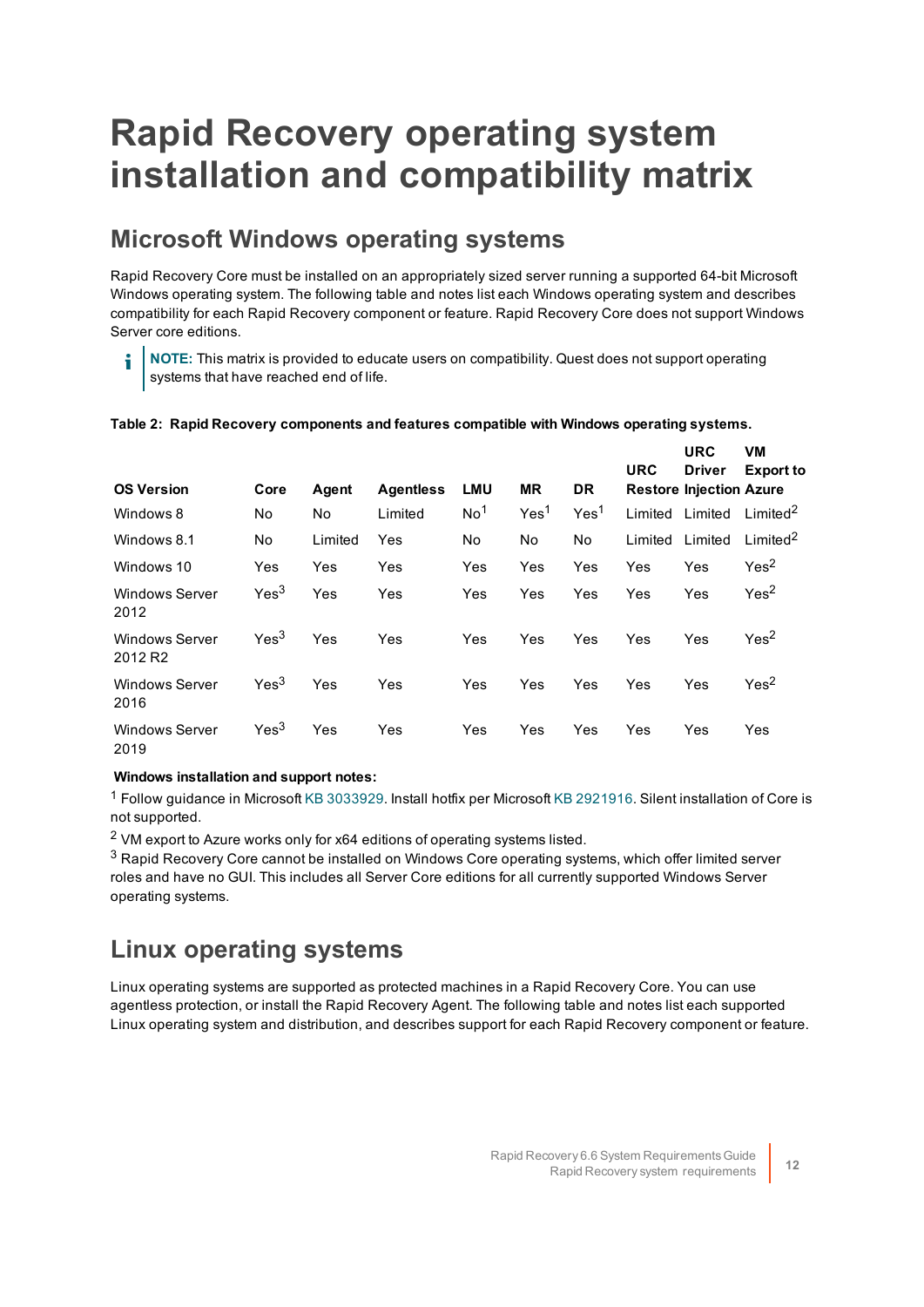|                                            |                      |                           |                      | <b>VM Export</b>     |
|--------------------------------------------|----------------------|---------------------------|----------------------|----------------------|
| <b>OS Version or distribution</b>          | Agent                | <b>Agentless Live DVD</b> |                      | to Azure             |
| Red Hat Enterprise Linux (RHEL) 6.4 - 6.10 | $L$ imited $2$       | $L$ imited $2$            | $L$ imited $2$       | Limited <sup>2</sup> |
| RHEL 7.0 - 7.8                             | Yes                  | Yes                       | Yes                  | Yes                  |
| RHEL 8.0 - 8.3                             | Yes                  | Yes                       | Yes                  | Yes                  |
| CentOS Linux 6.4 - 6.10                    | Limited <sup>2</sup> | $L$ imited $2$            | $L$ imited $2$       | Limited <sup>2</sup> |
| CentOS Linux 7.0 - 7.9                     | Yes                  | Yes                       | Yes                  | Yes                  |
| CentOS Linux 8.0-8.2                       | Yes                  | Yes                       | Yes                  | Yes                  |
| Alma Linux 8.3                             | Limited $4$          | Limited <sup>4</sup>      | Limited <sup>4</sup> | Limited <sup>4</sup> |
| Debian Linux 9                             | Yes                  | Yes                       | Yes                  | Yes                  |
| Debian Linux 10                            | Yes                  | Yes                       | Yes                  | Yes                  |
| Oracle Linux 6.4 - 6.10                    | Yes                  | Yes                       | Yes                  | Yes                  |
| Oracle Linux 7.0 - 7.9                     | Yes                  | Yes                       | Yes                  | Yes                  |
| Oracle Linux 8.0-8.3                       | Yes                  | Yes                       | Yes                  | Yes                  |
| Ubuntu Linux 16.04 LTS                     | I imited $^2$        | I imited $^2$             | I imited $^2$        | $L$ imited $2$       |
| Ubuntu Linux 18.04 LTS                     | Yes                  | Yes                       | Yes                  | Yes                  |
| Ubuntu Linux 19.04, 19.10                  | $L$ imited $2$       | Limited <sup>2</sup>      | $L$ imited $2$       | Limited <sup>2</sup> |
|                                            |                      |                           |                      |                      |
| Ubuntu Linux 20.04 LTS                     | Yes                  | Yes                       | Yes                  | Yes                  |
| Ubuntu Linux 20.10                         | Yes                  | Yes                       | Yes                  | Yes                  |
| Ubuntu Linux 21.04                         | Limited <sup>4</sup> | Limited <sup>4</sup>      | Limited <sup>4</sup> | Limited <sup>4</sup> |

**Table 3: Compatible Rapid Recovery components and features by Linux operating system**

| Ubuntu Linux 20.04 LTS                                                                                                                       | Yes        | <b>Yes</b>                                                                          | <b>Yes</b>                                                                          | Yes |
|----------------------------------------------------------------------------------------------------------------------------------------------|------------|-------------------------------------------------------------------------------------|-------------------------------------------------------------------------------------|-----|
| Ubuntu Linux 20.10                                                                                                                           | <b>Yes</b> | <b>Yes</b>                                                                          | <b>Yes</b>                                                                          | Yes |
| Ubuntu Linux 21.04                                                                                                                           |            | $1 \text{ imited}^4$ $1 \text{ imited}^4$ $1 \text{ imited}^4$ $1 \text{ imited}^4$ |                                                                                     |     |
| SUSE Linux Enterprise Server (SLES) 11 SP4 <sup>3</sup> Limiteds <sup>2</sup> Limited <sup>2</sup> Limited <sup>2</sup> Limited <sup>2</sup> |            |                                                                                     |                                                                                     |     |
| SLES 12 SP33                                                                                                                                 |            |                                                                                     | $1 \text{ imited}^2$ $1 \text{ imited}^2$ $1 \text{ imited}^2$ $1 \text{ imited}^2$ |     |
|                                                                                                                                              |            |                                                                                     |                                                                                     |     |
| SLES 12 SP43                                                                                                                                 | Yes.       | <b>Yes</b>                                                                          | Yes                                                                                 | Yes |
| SLES 15 SP13                                                                                                                                 | Yes        | Yes                                                                                 | Yes                                                                                 | Yes |

#### **Linux installation and support notes:**

 $1$  B-tree file system (BTRFS) is supported only on operating systems with kernel version 3.7 or later. The earliest versions of compliant operating systems include Ubuntu 14.04, Debian 8, CentOS/Oracle Linux/RHEL 7, and SLES 12.

<sup>2</sup> This operating system distribution has reached end of life, and is therefore no longer tested. Support for this operating system is therefore limited.

<sup>3</sup> This operating system distribution (and SUSE Linux Desktop) fully supported when using listed service packs; versions using earlier SPs are in limited support only.

<sup>4</sup> This operating system distribution was tested only for platform detection, not for functionality.

For more information on Linux versions supported by Rapid Recovery, including kernel versions, file systems and restrictions, see Rapid Recovery Agent software [requirements](#page-14-0)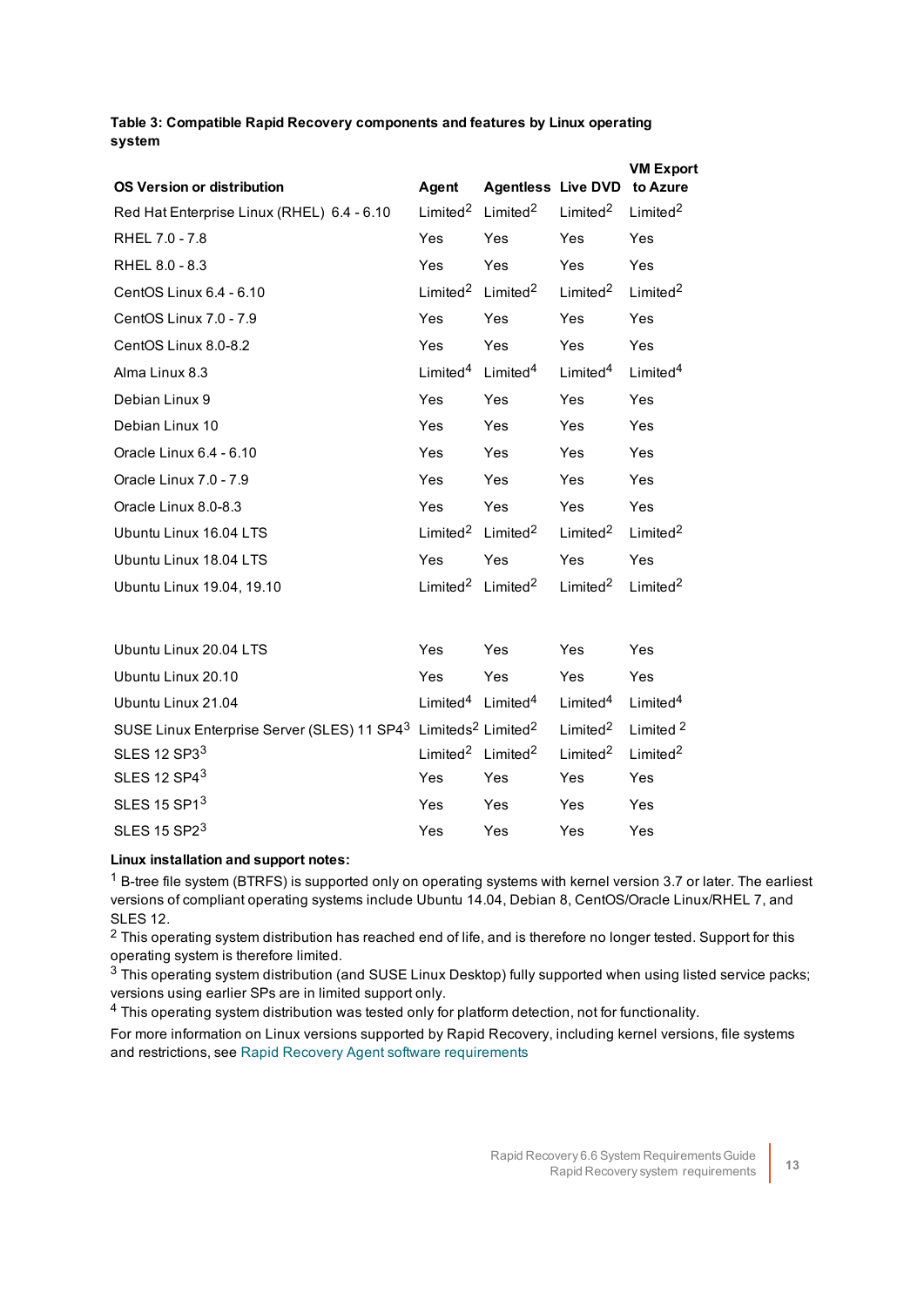## <span id="page-13-0"></span>**Rapid Recovery Core requirements**

Requirements for the Rapid Recovery Core are described in the following table.

#### **Table 4: Rapid Recovery Core requirements**

| <b>Requirement Details</b> |                                                                                                                                                                                                                                                                                                          |
|----------------------------|----------------------------------------------------------------------------------------------------------------------------------------------------------------------------------------------------------------------------------------------------------------------------------------------------------|
| Operating<br>system        | Rapid Recovery Core does not run on 32-bit Windows systems or any Linux distribution.<br>Rapid Recovery Core requires one of the following 64-bit Windows operating systems (OS):                                                                                                                        |
|                            | • Microsoft Windows 10                                                                                                                                                                                                                                                                                   |
|                            | - Microsoft Windows Server versions 2012, 2012 R2, 2016, 2019                                                                                                                                                                                                                                            |
|                            | $1$ The Rapid Recovery Core supports all x64 editions of the Windows Server OS versions<br>listed. However, the Rapid Recovery Core does not support Windows Server core editions<br><sup>2</sup> Quest provides only limited support for OS versions after their manufacturers end extended<br>support. |
|                            | <b>General Notes:</b>                                                                                                                                                                                                                                                                                    |
|                            | Windows operating systems require the Microsoft .NET Framework version 4.6.2 to be<br>installed to run the Rapid Recovery Core service.                                                                                                                                                                  |
|                            | For optimal performance, it is recommended that you install the Rapid Recovery Core on<br>more recent operating systems.                                                                                                                                                                                 |
| Architecture               | 64-bit only                                                                                                                                                                                                                                                                                              |
| Memory                     | 8GB RAM or more. This is a requirement of Rapid Recovery Core.<br>Quest highly recommends using Error Checking & Correction (ECC) memory, to ensure<br>optimum performance of Rapid servers.                                                                                                             |
| Processor                  | Quad-core or higher                                                                                                                                                                                                                                                                                      |
| Storage                    | The amount of storage required differs based on your needs. Storage requirements typically<br>increase over time and should be revisited at least annually.<br>Rapid Recovery supports primary storage in a DVM repository. Characteristics and<br>requirements include the following:                   |
|                            | • DVM repositories can be extended by adding new storage locations.                                                                                                                                                                                                                                      |
|                            | • Each volume you define as a storage location must have a minimum of 1GB of free<br>space available on it. Quest recommends minimum storage of 100GB per storage<br>volume.                                                                                                                             |
|                            | • For your repository storage, Quest strongly recommends a configuration of RAID 6<br>with 4 usable drives or better, for a change rate per hour of up to 10GB. Use more<br>drives for additional capacity or higher change rates.                                                                       |
|                            | • Suggested random input/output per second (IOPS) of 300 or better (based on 4<br>usable drives each capable of 75 IOPS measured at 32KB with 75% reads with 60<br>random I/O).                                                                                                                          |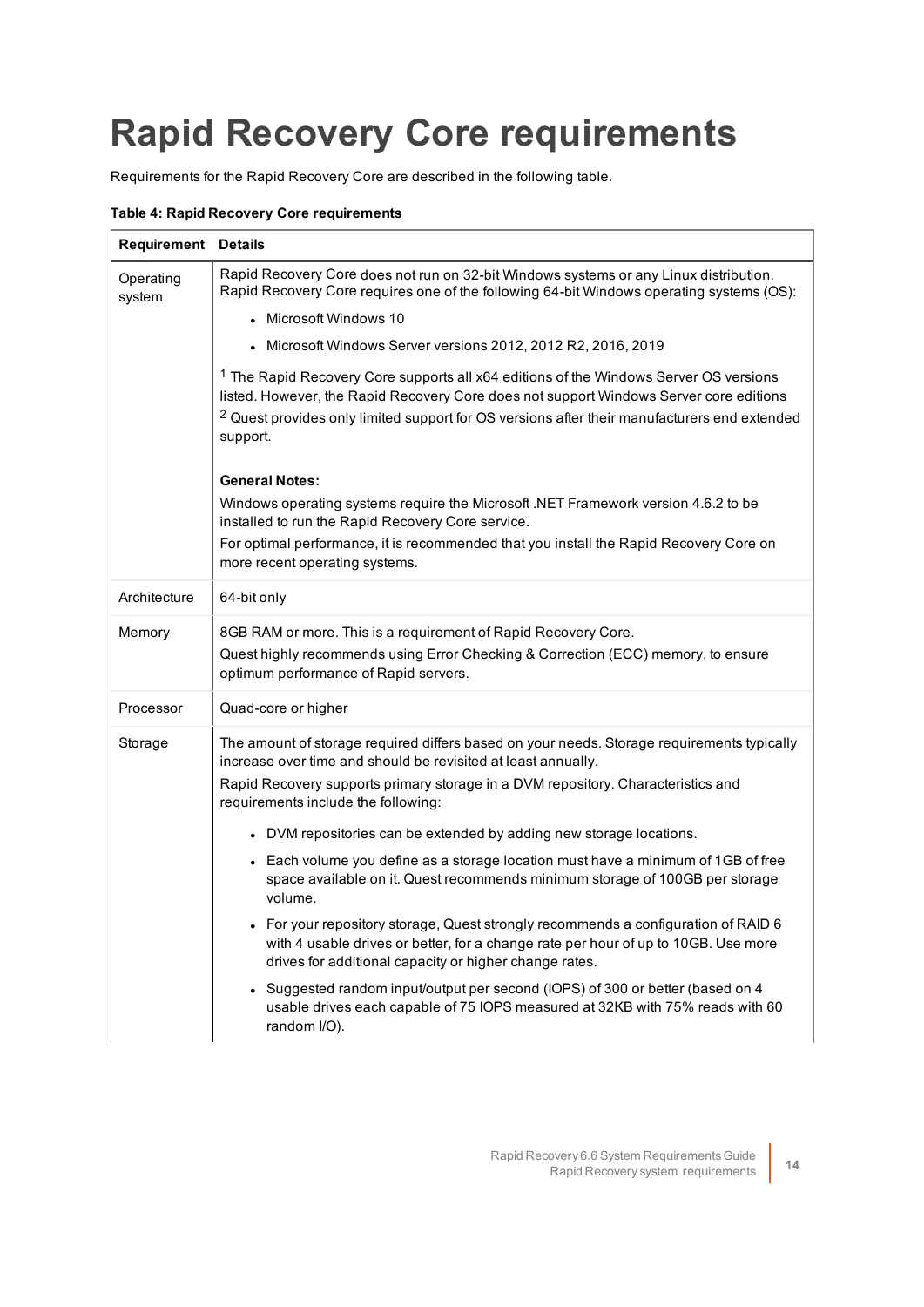| <b>Requirement Details</b> |                                                                                                                                                                                                        |
|----------------------------|--------------------------------------------------------------------------------------------------------------------------------------------------------------------------------------------------------|
|                            | There are no specific I/O controller requirements. However, speed is the most<br>important factor for DVM repository storage.                                                                          |
|                            | • Quest recommends locating your DVM repository on direct attached storage (DAS),<br>storage area network (SAN), or network attached storage (NAS) devices (listed in<br>order of preference).         |
|                            | - If installing on a NAS, Quest recommends limiting the repository size to 6TB. Any<br>storage device must meet the minimum IOPS requirements.                                                         |
|                            | See Quest knowledge base article 185962, "Sizing Rapid Recovery Deployments," for<br>additional guidance for sizing your hardware, software, memory, storage, and network<br>requirements.             |
| <b>Network</b>             | 1 gigabit Ethernet (GbE) minimum<br>NOTE: Quest recommends a 10GbE network backbone for robust environments<br>i                                                                                       |
| <b>Network</b><br>hardware | Use network cables with the appropriate rating to obtain the expected bandwidth.<br>NOTE: Quest recommends testing your network performance regularly and adjusting<br>i<br>your hardware accordingly. |

### <span id="page-14-0"></span>**Rapid Recovery Agent software requirements**

For each physical machine you want to protect in a Rapid Recovery Core, install the Rapid Recovery Agent software. The Agent software must be compatible with that machine's OS and file system, as detailed in the following matrix.

You can also protect virtual machines (VMs) on your Core. You can use Agent-based protection by installing Rapid Recovery Agent on each VM, as appropriate. Or you can protect VMs on supported hypervisor hosts using Rapid Snap for Virtual agentless protection. There are tradeoffs between using Agent-based and agentless protection. When configured properly, fewer licenses are consumed from your license pool when using Rapid Snap for Virtual. However, you may prefer using Agent-based protection for VMs (for example, when protecting Oracle servers, dynamic volumes, or if you need Live Recovery). For more information, see the topic "Understanding Rapid Snap for Virtual" in the *Rapid Recovery 6.6 User Guide*.

Requirements for the Rapid Recovery Agent software are described in the following table. Review carefully for each release, as requirements change. Snapshot data for each protected machine must be saved to a DVM repository only. Tiering is not supported in this release.

You cannot use the Rapid Recovery Add-on for Kaseya to deploy Rapid Recovery Agent to a Linux machine you want to protect in your Core. If using the Add-on, manually install Rapid Recovery Agent on each Linux machine. For more information on installing Agent, see the *Rapid Recovery 6.6 Installation and Upgrade Guide*.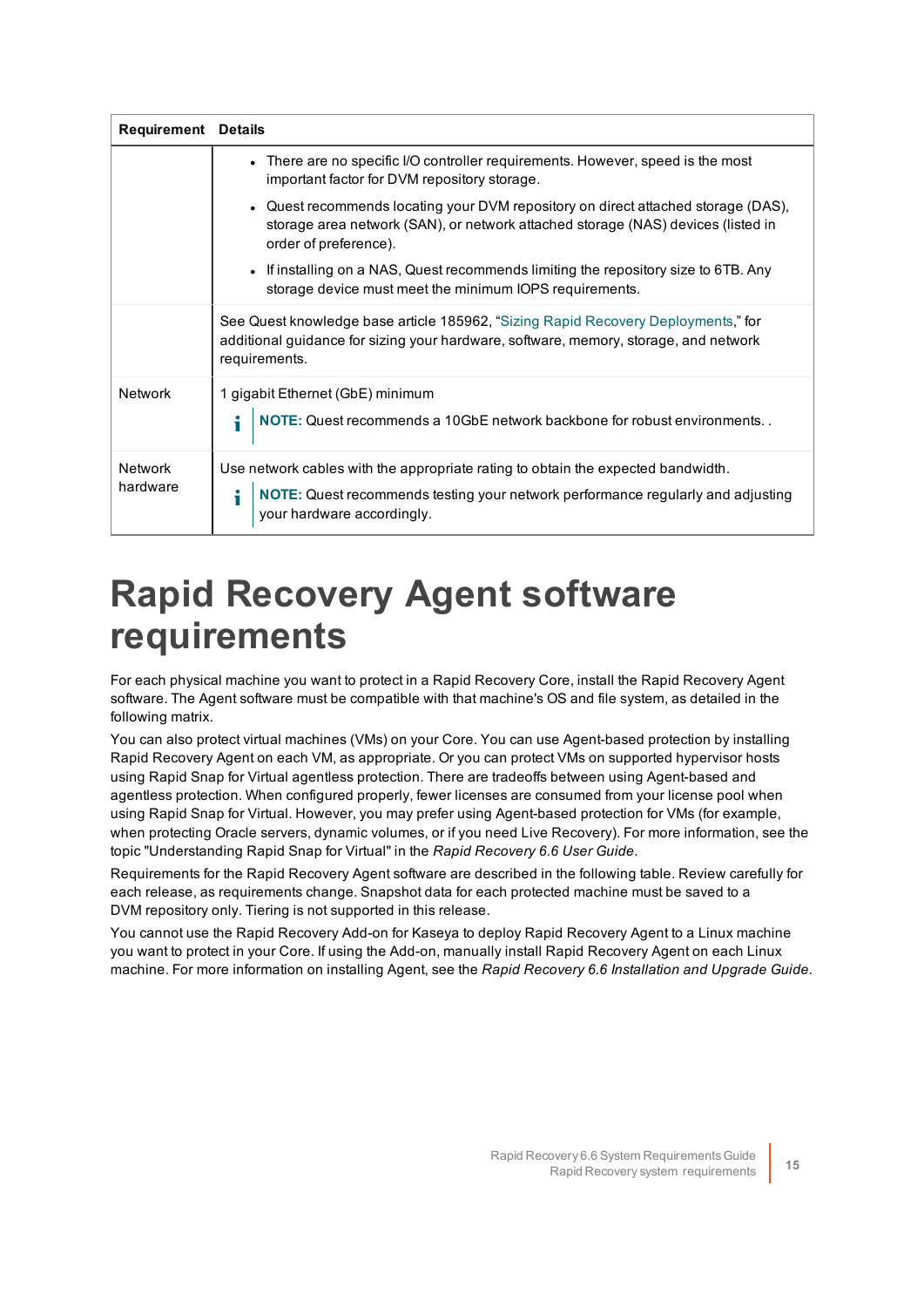#### **Table 5: Rapid Recovery Agent software requirements**

| Requirement                                             | <b>Details</b>                                                                                                                                                                                                                                                                                            |
|---------------------------------------------------------|-----------------------------------------------------------------------------------------------------------------------------------------------------------------------------------------------------------------------------------------------------------------------------------------------------------|
| Operating<br>system                                     | Windows operating systems require the Microsoft .NET Framework version 4.6.2 to be<br>installed to run the Rapid Recovery Agent service. The Rapid Recovery Agent software<br>supports 32-bit and 64-bit Windows and Linux operating systems, including the following:                                    |
|                                                         | • Microsoft Windows version 10 <sup>1</sup>                                                                                                                                                                                                                                                               |
|                                                         | • Microsoft Windows Server versions 2012, 2012 R2 <sup>1</sup> , 2016 <sup>1</sup> , 2019 <sup>1,5,</sup>                                                                                                                                                                                                 |
|                                                         | • Red Hat Enterprise Linux (RHEL) $6.4 - 6.10^3$ , $7.0 - 7.8$ , $8.0 - 8.2$                                                                                                                                                                                                                              |
|                                                         | • CentOS Linux $6.4 - 6.10^3$ , $7.0 - 7.9$ , $8.0 - 8.2$                                                                                                                                                                                                                                                 |
|                                                         | • Oracle Linux $6.4 - 6.10^3$ , $7.0 - 7.8$ , $8.0 - 8.2$                                                                                                                                                                                                                                                 |
|                                                         | • Alma Linux $8.34$                                                                                                                                                                                                                                                                                       |
|                                                         | • Debian Linux 9, 10                                                                                                                                                                                                                                                                                      |
|                                                         | Ubuntu Linux 16.04 LTS <sup>3</sup> , 18.04 LTS, 19.04 <sup>3</sup> , 19.10 <sup>3</sup> , 20.04 LTS, 20.10, 21.04 <sup>4</sup>                                                                                                                                                                           |
|                                                         | • SUSE Linux Enterprise Server (SLES) 11 (SP4 and later) <sup>6</sup> , 12 (SP3 and later) <sup>6</sup> , 15<br>$(SP1$ and later) <sup>6</sup>                                                                                                                                                            |
|                                                         | Additional operating systems are supported for agentless protection only. For more<br>information, see Rapid Snap for Virtual agentless protection.                                                                                                                                                       |
|                                                         | The Rapid Recovery Agent software supports Windows Server Core edition installations for<br>Windows Server versions 2012, 2012 R2, and 2016.                                                                                                                                                              |
|                                                         | The Rapid Recovery Agent software supports the Linux distributions included in this list.<br>Additionally, note the following:                                                                                                                                                                            |
|                                                         | Linux kernel. Rapid Recovery supports Linux kernel versions 2.6.32 and later.                                                                                                                                                                                                                             |
|                                                         | File systems and restrictions. Supported file systems include ext2, ext3, ext4, xfs, and<br>BTRFS. The following restrictions apply:                                                                                                                                                                      |
|                                                         | • ext2 is supported only on kernel version 3.6.0 or later.                                                                                                                                                                                                                                                |
|                                                         | • BTRFS is supported on Linux operating systems with kernel 3.7 or later. This<br>minimum kernel version is included beginning with Ubuntu 14.04, Debian 8,<br>CentOS/Oracle Linux/RHEL 7, and SLES 12. If the kernel on earlier versions of these<br>OS is upgraded to 3.7 or later, BTRFS is supported. |
|                                                         | For more information, see the Rapid Recovery operating system installation and compatibility<br>matrix.                                                                                                                                                                                                   |
|                                                         | Agents installed on Microsoft Hyper-V Server versions 2012, 2012 R2, 2016 and 2019<br>operate in the Core edition mode of the relevant Windows Server OS.                                                                                                                                                 |
| Architecture                                            | 32-bit or 64-bit                                                                                                                                                                                                                                                                                          |
| Memory                                                  | 4GB or higher                                                                                                                                                                                                                                                                                             |
| Processor                                               | Single processor or higher                                                                                                                                                                                                                                                                                |
| Microsoft<br>Exchange<br>Server<br>support <sup>7</sup> | Rapid Recovery supports Microsoft Exchange Server versions 2013 <sup>8</sup> , 2016 <sup>8</sup> , and 2019.                                                                                                                                                                                              |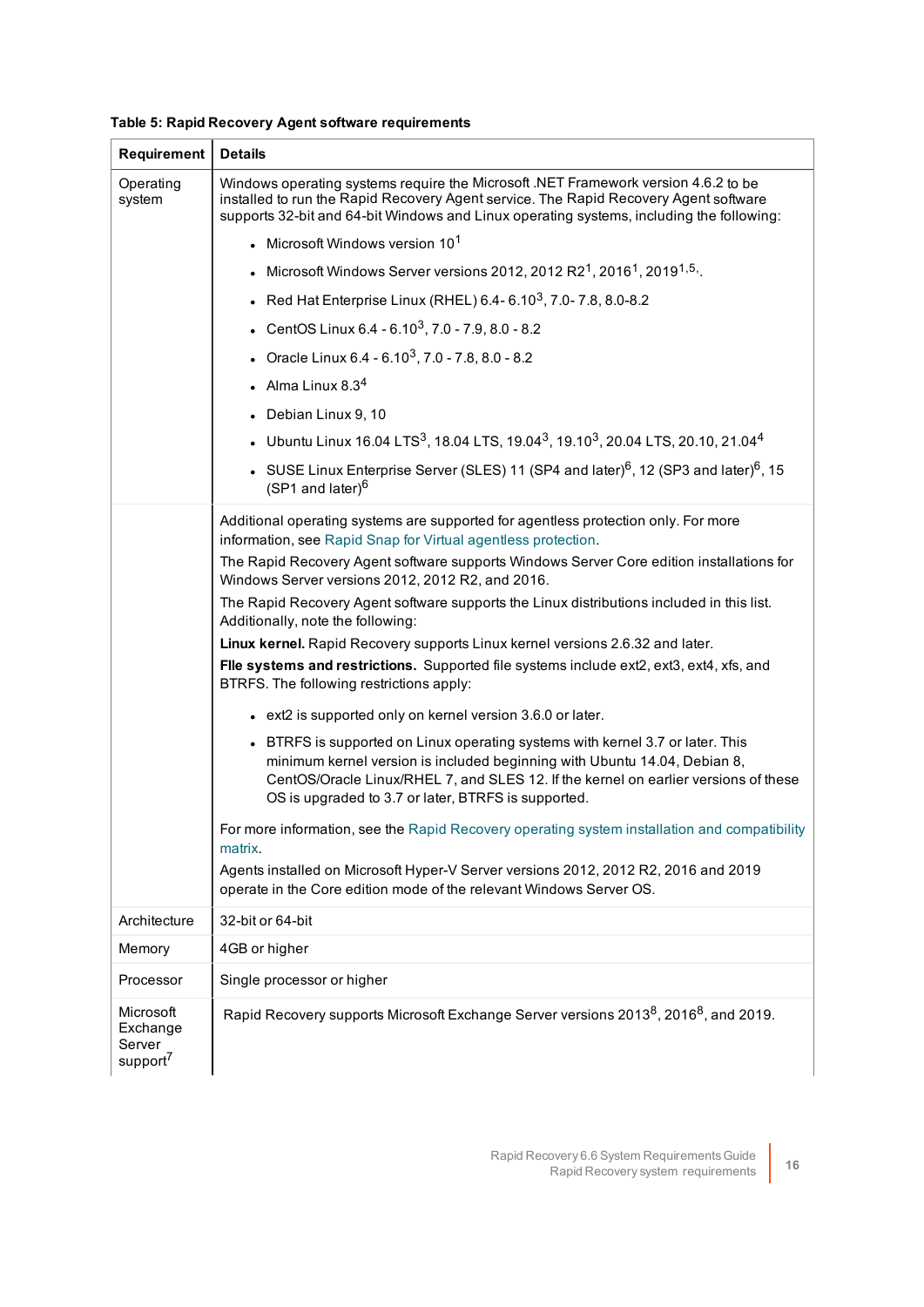| Requirement                        | <b>Details</b>                                                                                                                                                                                                                                                                                                                                                                                     |
|------------------------------------|----------------------------------------------------------------------------------------------------------------------------------------------------------------------------------------------------------------------------------------------------------------------------------------------------------------------------------------------------------------------------------------------------|
| Microsoft<br>SQL Server<br>support | The following Microsoft SQL Server versions are supported on Windows machines only (no<br>Linux support): 2012 <sup>8</sup> , 2014 <sup>8</sup> , 2016, 2017, and 2019.                                                                                                                                                                                                                            |
| Microsoft<br>SharePoint            | Microsoft SharePoint versions 2016 and 2019                                                                                                                                                                                                                                                                                                                                                        |
| Server<br>support                  | i<br>NOTE: Support for "SharePoint" refers to fully licensed versions of Microsoft<br>SharePoint Server for the versions listed above.                                                                                                                                                                                                                                                             |
| Oracle<br>relational<br>database   | Rapid Recovery Agent supports the following versions of Oracle relational database<br>management systems (RDBMS):                                                                                                                                                                                                                                                                                  |
| support                            | • Oracle 19c RDBMS using Rapid Recovery 6.6.0 or later on 64-bit servers running<br>Windows Server 2019 only.                                                                                                                                                                                                                                                                                      |
|                                    | • Oracle 18 $c^8$ RDBMS using Rapid Recovery 6.4.0 or later on 64-bit servers running<br>Windows Server 2016 only.                                                                                                                                                                                                                                                                                 |
|                                    | • Oracle $12c^8$ RDBMS using Rapid Recovery 6.2 or later on 64-bit servers running<br>Windows Server 2012 R2 or Windows Server 2016.                                                                                                                                                                                                                                                               |
|                                    | Protection of Oracle12c and 18c databases is limited to using Volume Snapshot Service<br>(VSS) in the ARCHIVELOG mode. Agentless protection is not supported.                                                                                                                                                                                                                                      |
|                                    | Oracle Agent-based support includes application awareness. You can perform database<br>integrity checks against our volume images using DBVERIFY (a native Oracle utility). For<br>more information, see "About protecting Oracle database servers" in the Rapid Recovery 6.6<br>User Guide.                                                                                                       |
| Storage                            | Direct attached storage, storage area network or network attached storage                                                                                                                                                                                                                                                                                                                          |
| Network                            | 1 gigabit Ethernet (GbE) minimum                                                                                                                                                                                                                                                                                                                                                                   |
|                                    | i<br>NOTE: Quest recommends a 10GbE network backbone for robust environments.                                                                                                                                                                                                                                                                                                                      |
|                                    | Quest does not recommend protecting machines over a wide-area network (WAN). If you<br>have multiple networked sites, Quest recommends installing a Core at each site. To share<br>information, you can replicate between the Cores located at different sites. Replication<br>between Cores is WAN-optimized. The data transmitted is compressed, deduplicated, and<br>encrypted during transfer. |
| Network<br>hardware                | Use network cables with the appropriate rating to obtain the expected bandwidth.                                                                                                                                                                                                                                                                                                                   |
|                                    | i<br>NOTE: Quest recommends testing your network performance regularly (at least once<br>annually) and adjusting your hardware accordingly.                                                                                                                                                                                                                                                        |

<sup>1</sup> Requires the ASP .NET 4.6.2. role or feature. When installing or upgrading the Rapid Recovery Agent software, the installer checks for the ASP .NET 4.6.2. role or feature. If required, the installer installs or activates this component and then reboots.

<sup>2</sup> Follow guidance in Microsoft KB  [3033929.](https://support.microsoft.com/en-us/help/3033929/microsoft-security-advisory-availability-of-sha-2-code-signing-support) For silent installation, see Microsoft KB [2921916.](https://support.microsoft.com/en-us/help/2921916/the-untrusted-publisher-dialog-box-appears-when-you-install-a-driver-i)

 $3$  This operating system has reached end of life, and is therefore no longer tested. Support for this operating system is therefore limited.

<sup>4</sup> This operating system distribution was tested only for platform detection, not for functionality.

<sup>5</sup> ReFS volumes supported for protection only on most recent update of Windows Server 2019.

 $6$  SUSE Linux Enterprise with the listed service packs are fully supported. Older versions are on limited support.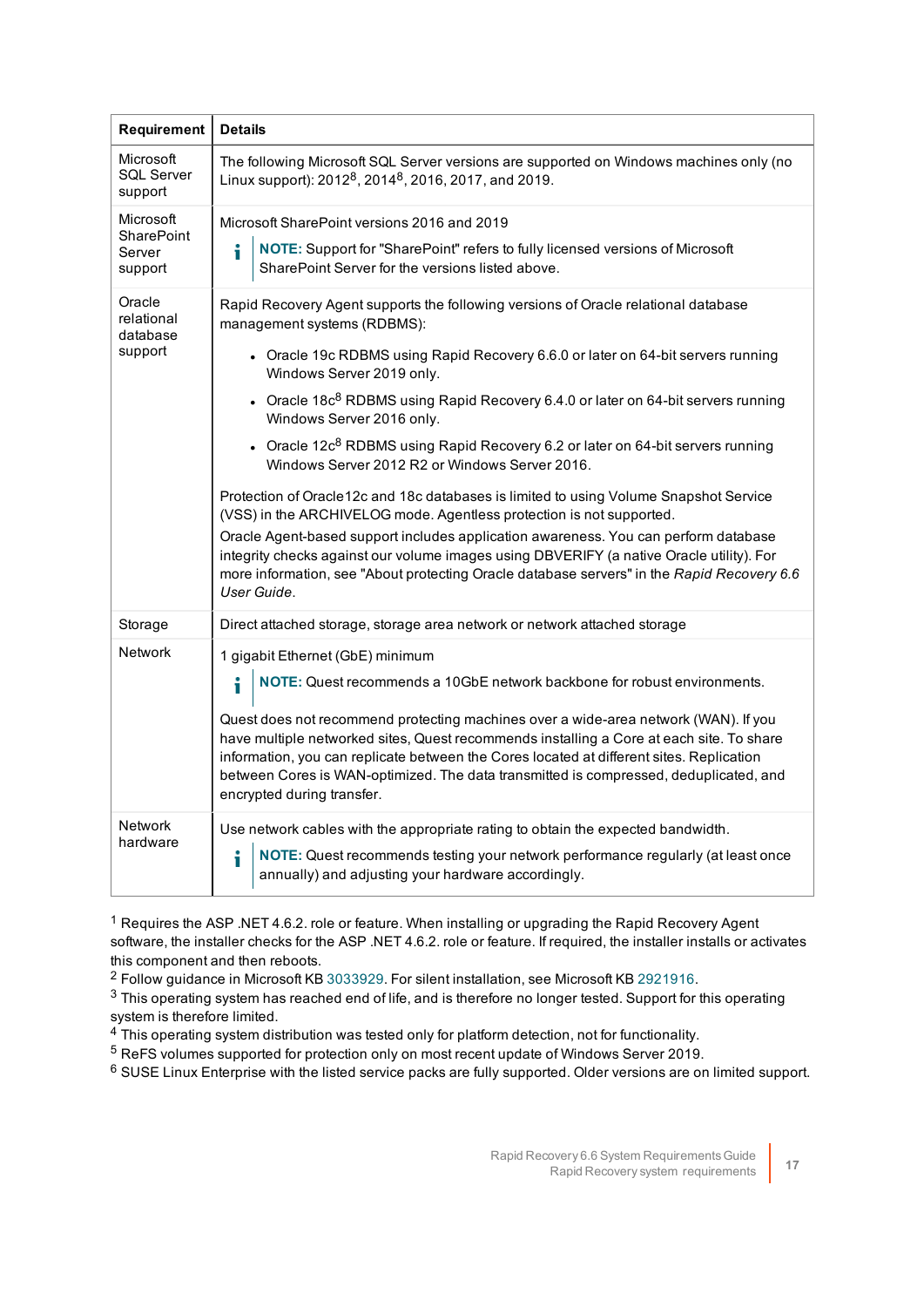SUSE Linux Enterprise Desktop is supported at the same version level.

<sup>7</sup> Microsoft Exchange support includes both standalone and Database Availability Group (DAG) for all versions listed.

<span id="page-17-0"></span><sup>8</sup>This version of the application reached End of Life by the manufacturer and is in Limited Support by Rapid Recovery.

### **Rapid Recovery Local Mount Utility software requirements**

The Local Mount Utility (LMU) is included with Rapid Recovery. You can obtain the LMU installer from the *Downloads* page from either the Rapid Recovery Core Console, the QorePortal (at [https://qoreportal.quest.com\)](https://qoreportal.quest.com/), or the Rapid Recovery License Portal (at [https://licenseportal.com/Downloads\)](https://licenseportal.com/Downloads).

| Table 6: Local Mount Utility software requirements |
|----------------------------------------------------|
|----------------------------------------------------|

| Requirement         | <b>Details</b>                                                                                                                                                                                                                                                                                                                                                                                                                                                                                                         |
|---------------------|------------------------------------------------------------------------------------------------------------------------------------------------------------------------------------------------------------------------------------------------------------------------------------------------------------------------------------------------------------------------------------------------------------------------------------------------------------------------------------------------------------------------|
| Operating<br>system | The Rapid Recovery Local Mount Utility software supports 32-bit and 64-bit Windows<br>operating systems, including the following:                                                                                                                                                                                                                                                                                                                                                                                      |
|                     | - Microsoft Windows version $10^1$                                                                                                                                                                                                                                                                                                                                                                                                                                                                                     |
|                     | • Microsoft Windows Server versions 2012, 2012 R2 <sup>1</sup> , 2016 <sup>1</sup> , 2019 <sup>1</sup>                                                                                                                                                                                                                                                                                                                                                                                                                 |
|                     | <sup>1</sup> Requires the ASP .NET 4.6.2. role or feature. When installing or upgrading the LMU, the<br>installer checks for the ASP .NET 4.6.2. role or feature. If required, the installer installs or<br>activates this component and then reboots.<br>The LMU software supports Windows Server Core edition installations for Windows Server<br>versions 2012, 2012 R2, 2016 and 2019. Windows Server 2008 R2 Core edition is not<br>supported.                                                                    |
| Architecture        | 32-bit or 64-bit                                                                                                                                                                                                                                                                                                                                                                                                                                                                                                       |
| Memory              | 4GB or higher                                                                                                                                                                                                                                                                                                                                                                                                                                                                                                          |
| Processor           | Single processor or higher                                                                                                                                                                                                                                                                                                                                                                                                                                                                                             |
| <b>Network</b>      | 1 gigabit Ethernet (GbE) minimum<br>i<br>NOTE: Quest recommends a 10GbE network backbone for robust environments<br>Quest does not recommend protecting machines over a wide-area network (WAN). If you<br>have multiple networked sites, Quest recommends installing a Core at each site. To share<br>information, you can replicate between the Cores located at different sites. Replication<br>between Cores is WAN-optimized. The data transmitted is compressed, deduplicated, and<br>encrypted during transfer. |
| Network<br>hardware | Use network cables with the appropriate rating to obtain the expected bandwidth.<br>NOTE: Quest recommends testing your network performance regularly (at least once<br>i<br>annually) and adjusting your hardware accordingly.                                                                                                                                                                                                                                                                                        |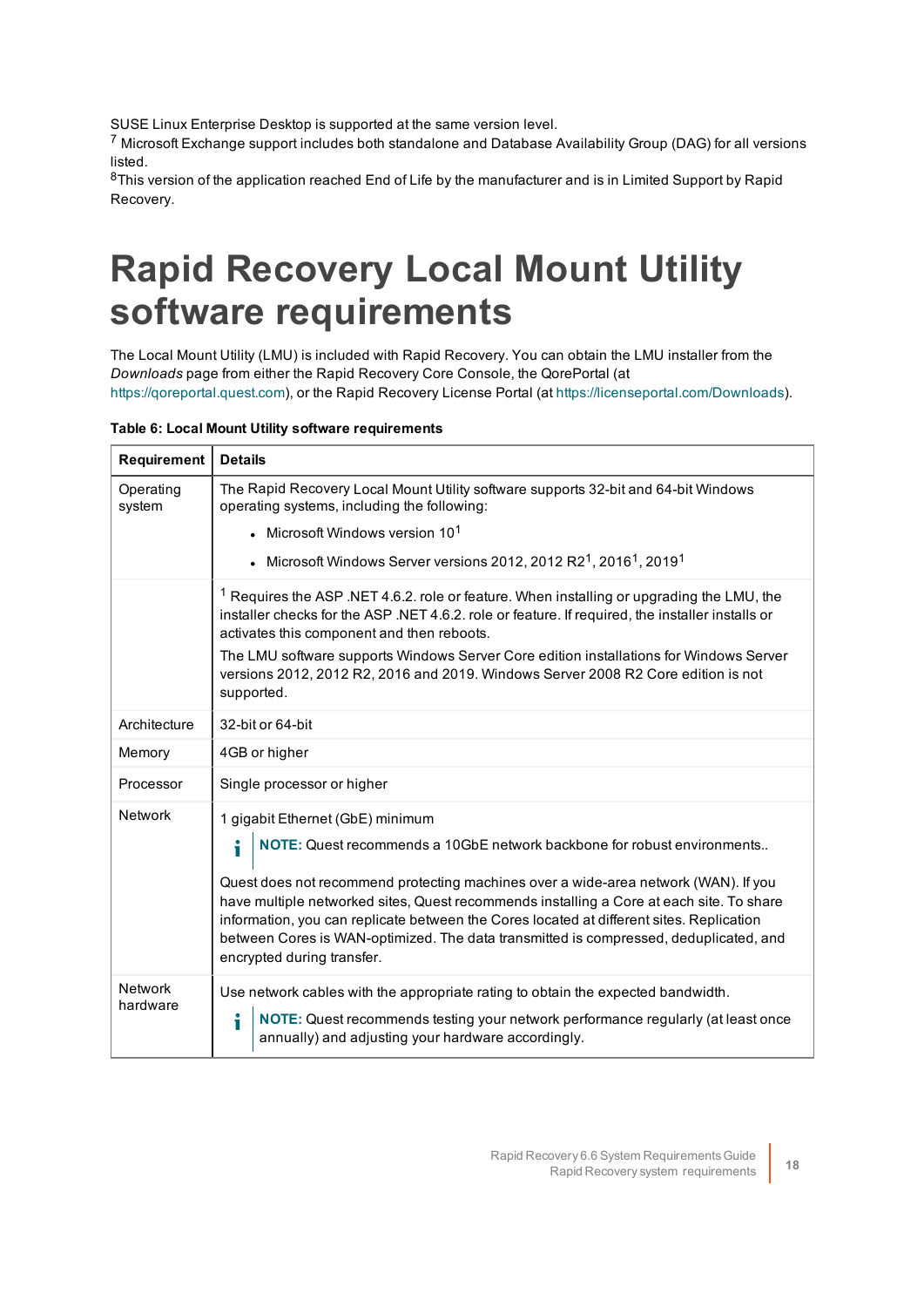## <span id="page-18-0"></span>**Rapid Snap for Virtual agentless protection**

The Rapid Snap for Virtual feature of Rapid Recovery lets you protect virtual machines (VMs) on specific hypervisor platforms without installing the Rapid Recovery Agent software on each guest machine.

When using this feature on the Hyper-V hypervisor platform, you only install Agent on the Hyper-V host. When using this feature on VMware ESXi, the ESXi host uses native APIs to extend protection to its guest machines. Since the Agent software is not required to be installed on every VM, this feature is known in the industry as *agentless protection*. On Hyper-V, we also refer to this as *host-based protection*.

Rapid Snap for Virtual offers several benefits, and also some restrictions. As an example, you cannot capture snapshots of dynamic volumes (such as spanned, striped, mirrored, or RAID volumes) at the volume level. You can, however, capture snapshots on dynamic volumes at the disk level. Ensure that you understand both the benefits and restrictions before using this feature. For more information, see the topic "Understanding Rapid Snap for Virtual " in the *Rapid Recovery 6.6 User Guide* .

When using agentless or host-based protection, your VMs have the same minimum requirements for base operating system, RAM, storage, and network infrastructure as machines protected with the Rapid Recovery Agent software. For details, see the topic Rapid Recovery Agent software [requirements](#page-14-0).

### <span id="page-18-1"></span>**Agentless protection of SQL Server machines**

Rapid Recovery supports agentless protection for all supported SQL Server versions. As of release 6.3, this includes agentless support of SQL Server 2017.

#### <span id="page-18-2"></span>**Protecting older operating systems with older Agent versions or Agentlessly**

Quest does not support software that has reached end of life (EOL). Agent-based protection in release 6.2 and later requires the OS of the protected machine to support Microsoft .NET Framework version 4.6.2 and SHA-2.

To protect machines in a Core running older operating systems, consider running an older supported version of Rapid Recovery Agent. For example, Rapid Recovery Agent release 6.1.3 runs Microsoft .NET Framework version 4.5.2, which supports some older Microsoft operating systems. You can protect machines running Agent version 6.1.3 in a Rapid Recovery 6.3 Core. For details on versions supported, see Quest Support policy.

Protected machines with these operating systems cannot be upgraded past release 6.2. Additionally, support for other operating systems have been discontinued in Core 6.6. For information on supported operating systems, see Rapid Recovery OS installation and [compatibility](#page-11-0) matrix. For information on which platforms have been discontinued, refer to the Deprecations section of *Rapid Recovery 6.6 Release Notes*.

Another option is to protect machines agentlessly on Hyper-V or VMware ESXi. For more information, see Hypervisor [requirements.](#page-19-1)

For machines running unsupported operating systems, proceed with agentless protection at your own risk. While Quest Data Protection Support can attempt to answer questions for releases under limited support, any required software corrections or patches can only be applied to fully supported software releases, respectively.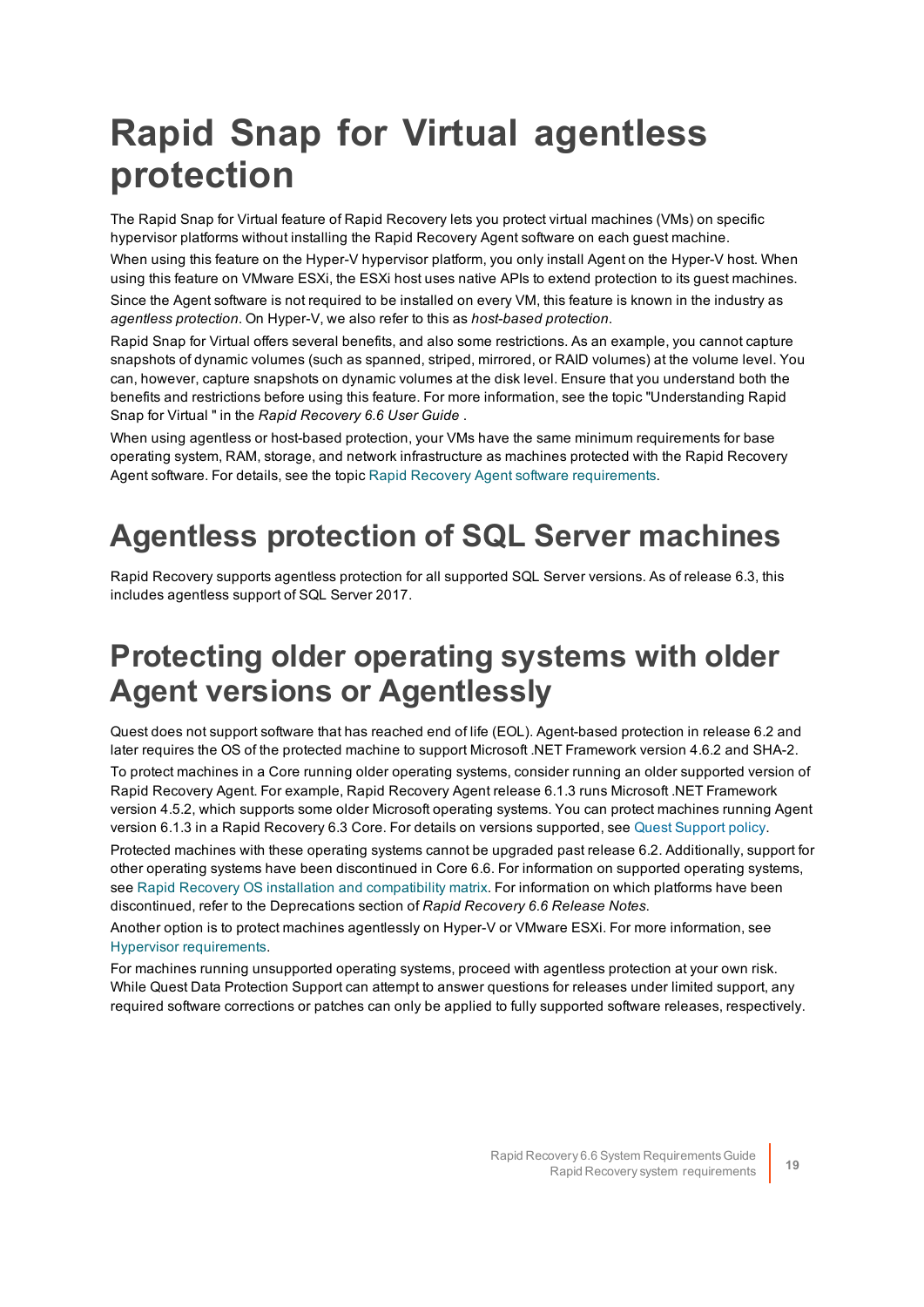#### <span id="page-19-0"></span>**Rapid Snap for Virtual (agentless protection) support limitations**

For a list of supported operating systems and the Rapid Recovery components supported for each, see [Rapid](#page-11-0) [Recovery operating](#page-11-0) system installation and compatibility matrix. Any known limitations are included in these matrices, or as notes to the software requirements tables for the Core or the Agent, respectively. If a defect precludes the use of specific features temporarily, this information is typically reported in the release notes for any specific release. Quest strongly encourages users to review system requirements and release notes prior to installing any software version.

For a list of features that have recently been deprecated or are now only under limited support, see the latest edition of *Rapid Recovery 6.6 Release Notes*.

Quest does not fully test with unsupported operating systems. If using agentless protection to protect virtual machines with an OS not supported by the Rapid Recovery Agent software, do so at your own risk. Users are cautioned that some restrictions or limitations may apply. These restrictions may include:

- An inability to perform virtual export (one-time or continual)
- An inability to save to an archive or restore from an archive
- An inability to restore to a system volume using bare metal restore

For example, if agentlessly protecting a machine with Windows 95, attempts at virtual export to Hyper-V will fail. This failure is due to restrictions in Hyper-V support of that older operating system.

To report specific difficulties, you can contact your Quest Data Protection Support representative. Reporting such difficulties lets Quest potentially include specific incompatibilities in knowledge base articles or future editions of release notes.

### <span id="page-19-1"></span>**Hypervisor requirements**

A hypervisor creates and runs virtual machines (guests) on a host machine. Each guest has its own operating system, which can differ from the OS of the host machine.

Two main integration points between Rapid Recovery and hypervisors relate to virtual export, and agentless protection.

**Virtual export.** Using the virtual export feature of Rapid Recovery, you can perform a one-time virtual export, or define requirements for continual virtual export (this feature is also called "virtual standby"). This process can be performed from any protected machine, physical or virtual. If a protected machine goes down, you can boot up the virtual machine and use it to continue day-to-day operations.

When exporting to ESXi, Hyper-V, or VMware Workstation, you must use the full licensed versions of those hypervisors, not free versions.

Rapid Recovery lets you perform virtual export to VM hosts described in the matrices below.

**Agentless protection.** Agentless protection for hypervisors is supported as described in the matrices below. Rapid Recovery explicitly supports the following hypervisors:

- VMware [Workstation](#page-20-0)
- VMware [vCenter/ESXi](#page-20-1)
- [Microsoft](#page-21-0) Hyper-V
- **.** Oracle [VM VirtualBox](#page-21-1)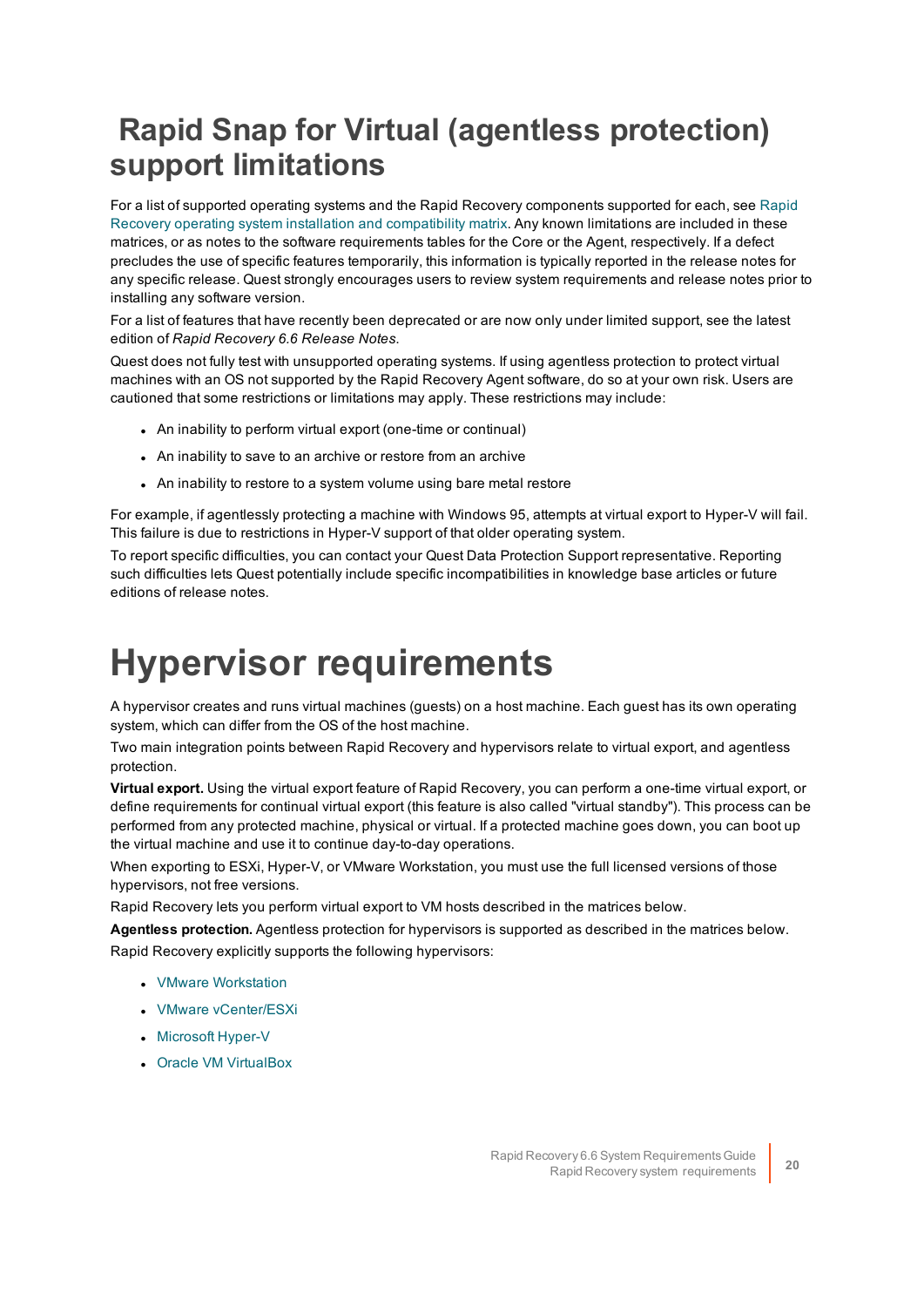#### <span id="page-20-0"></span>**VMware Workstation**

Rapid Recovery lets you perform virtual export to the following VMware Workstation hosts. There is no agentless support for VMware Workstation.

**Table 7: Rapid RecoverySupport for VMware Workstation**

| <b>VMware Workstation</b>            | <b>Rapid Recovery Support (as</b> | <b>End of General Support by</b> |
|--------------------------------------|-----------------------------------|----------------------------------|
| <b>Version</b>                       | <b>VM Export Target)</b>          | <b>VMware</b>                    |
| VMware Workstation 15.x <sup>1</sup> | Limited support                   | March 2021                       |

<sup>1</sup> These Workstation versions have passed the end of general support with VMware. Rapid Recovery support for these versions is listed above.

<sup>2</sup> Full support provided until end of general support date listed; thereafter, only limited support is provided in that Rapid Recovery release.

Quest strongly recommends running on the most recent supported VMware product version.

#### <span id="page-20-1"></span>**VMware vCenter/ESXiMicrosoft Hyper-V**

Rapid Recovery lets you perform virtual export to supported VMware vCenter/ESXi hosts, and supports protection in a Rapid Recovery Core of vCenter/ESXi guest VMs. The following vCenter/ESXi versions are supported:

|  |  |  |  |  | Table 8: Rapid RecoverySupport for vCenter/ESXi |
|--|--|--|--|--|-------------------------------------------------|
|--|--|--|--|--|-------------------------------------------------|

| <b>ESXI Version</b> | <b>Rapid Recovery Support</b><br>(as VM Export Target) | <b>Rapid Recovery Support</b><br>(Agentless Protection) | <b>End of General Support</b><br>by VMware |
|---------------------|--------------------------------------------------------|---------------------------------------------------------|--------------------------------------------|
| vCenter/ESXi 6.5    | Full support                                           | Full support                                            | November 15, 2021                          |
| vCenter/ESXi 6.7    | Full support                                           | Full support                                            | November 15, 2021                          |
| vCenter/ESXi 7.0    | Full support                                           | Full support                                            | April, 2025                                |

 $1$  Full support provided until end of general support date listed; thereafter, only limited support is provided in that Rapid Recovery release.

Quest strongly recommends running on the most recent supported VMware product version.

Quest recommends installing the most recent version of VMware Tools on protected VMs on vSphere or ESXi hosts.

Rapid Recovery supports only licensed versions of ESXi for agentless protection. Users of ESXi Free edition must use Agent-based protection and Agent-based licensing (socket-based licensing is not available to users of ESXi Free).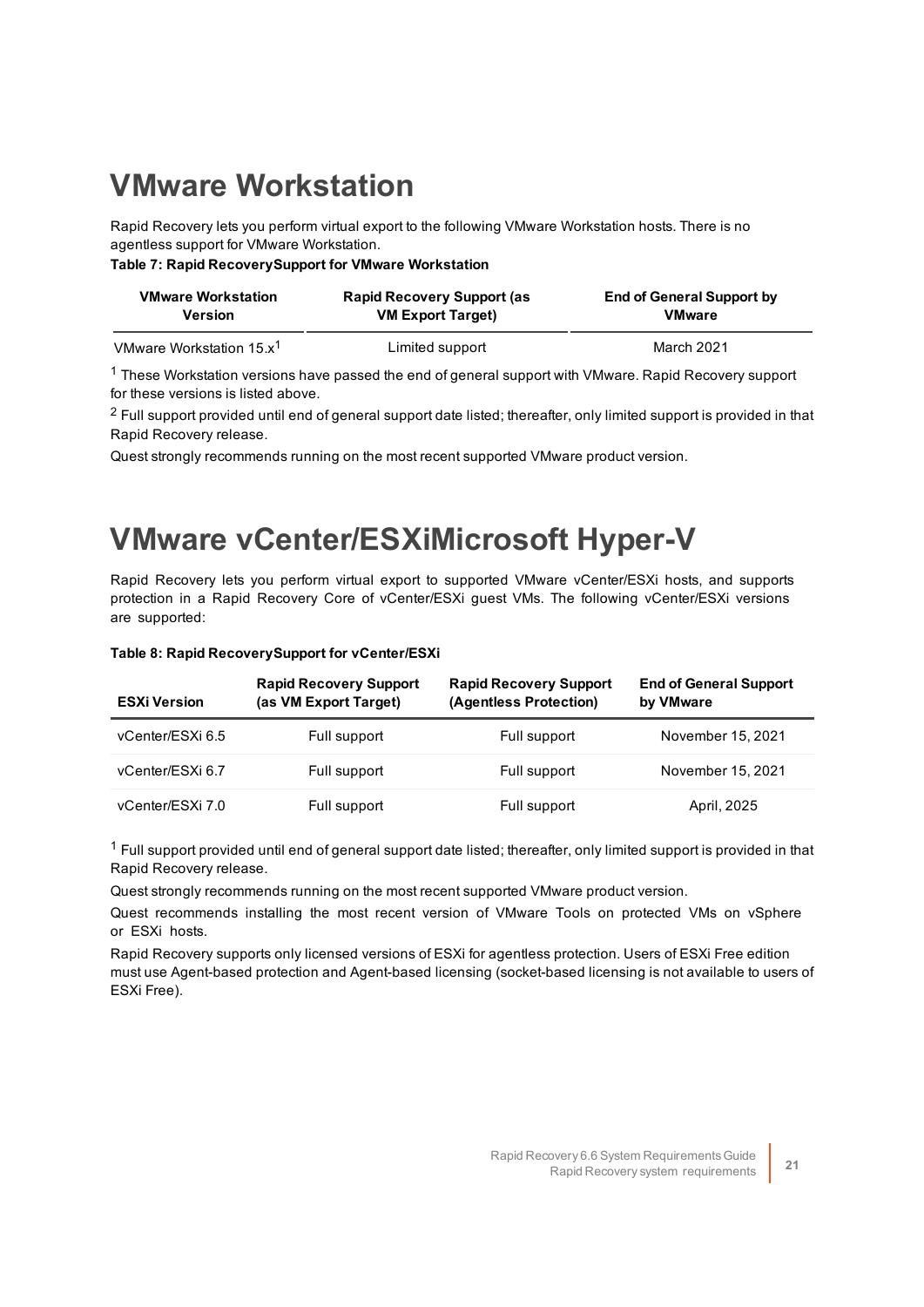### <span id="page-21-0"></span>**Microsoft Hyper-V**

Rapid Recovery lets you perform virtual export to Microsoft Hyper-V hosts, and supports protection in a Rapid Recovery Core of Hyper-V guests on the following Hyper-V operating systems: **Table 9: Rapid Recovery Support for Hyper-V**

| <b>Hyper-V Operating</b><br><b>System</b>  | <b>Rapid Recovery Support</b><br>(as VM Export Target) | <b>Rapid Recovery Support</b><br>(Agentless Protection) <sup>2</sup> | <b>End of Mainstream</b><br><b>Support by Microsoft</b> |
|--------------------------------------------|--------------------------------------------------------|----------------------------------------------------------------------|---------------------------------------------------------|
| <b>Windows Server</b><br>2012 <sup>3</sup> | Limited support                                        | Limited support                                                      | January 9, 2018                                         |
| Windows Server 2012<br>R <sup>3</sup>      | Limited support                                        | Full support                                                         | January 9, 2018                                         |
| Windows Server 2016                        | Full support                                           | Full support                                                         | January 11, 2022                                        |
| Windows Server 2019                        | Full support                                           | Full support                                                         | January 9, 2024                                         |
| Windows $8^3$                              | Limited support                                        | Limited support                                                      | January 14, 2014                                        |
| Windows $8.13$                             | Limited support                                        | Full support                                                         | January 14, 2014                                        |
| Windows 10                                 | Limited support                                        | Full support                                                         | Octoberr 13, 2020                                       |

<sup>1</sup> For virtual export to any Hyper-V host, .NET v.4.6.2 or later and .NET 2.0 or later are required on the Hyper-V host. If experiencing crashes of the Rapid Recovery Core with System.AccessViolationException, try upgrading the .NET Framework to version 4.7.2 or later.

<sup>2</sup> Since Rapid Recovery Agent software must be installed on the Hyper-V host, but not on Hyper-V guest VMs, Quest also refers to this type of agentless support as host-based support.

<sup>2</sup> These operating systems have passed the end of mainstream support with Microsoft. Rapid Recovery support for these versions is listed above.

Quest recommends installing Hyper-V Integration Services on VMs you want to protect on Hyper-V hosts.

Protected machines with Unified Extensible Firmware Interface (UEFI) operating systems support virtual export to Hyper-V second-generation hosts.

#### <span id="page-21-1"></span>**Oracle VM VirtualBox**

Rapid Recovery lets you perform virtual export to the following Oracle VM VirtualBox versions, on both Windows and Linux platforms. There is no agentless support for VirtualBox . **Table 10: Rapid Recovery Support for Oracle VM VirtualBox**

**VirtualBox Version Rapid Recovery Support (as VM Export Target)<sup>1</sup> End of Mainstream Support by Microsoft** VirtualBox 5.1<sup>3</sup> Contract Contract Contract Limited support April 2018 VirtualBox 5.2<sup>3</sup> Contract Contract Contract Limited support Contract 2020 July 2020 VirtualBox 6.0 Full support December 2023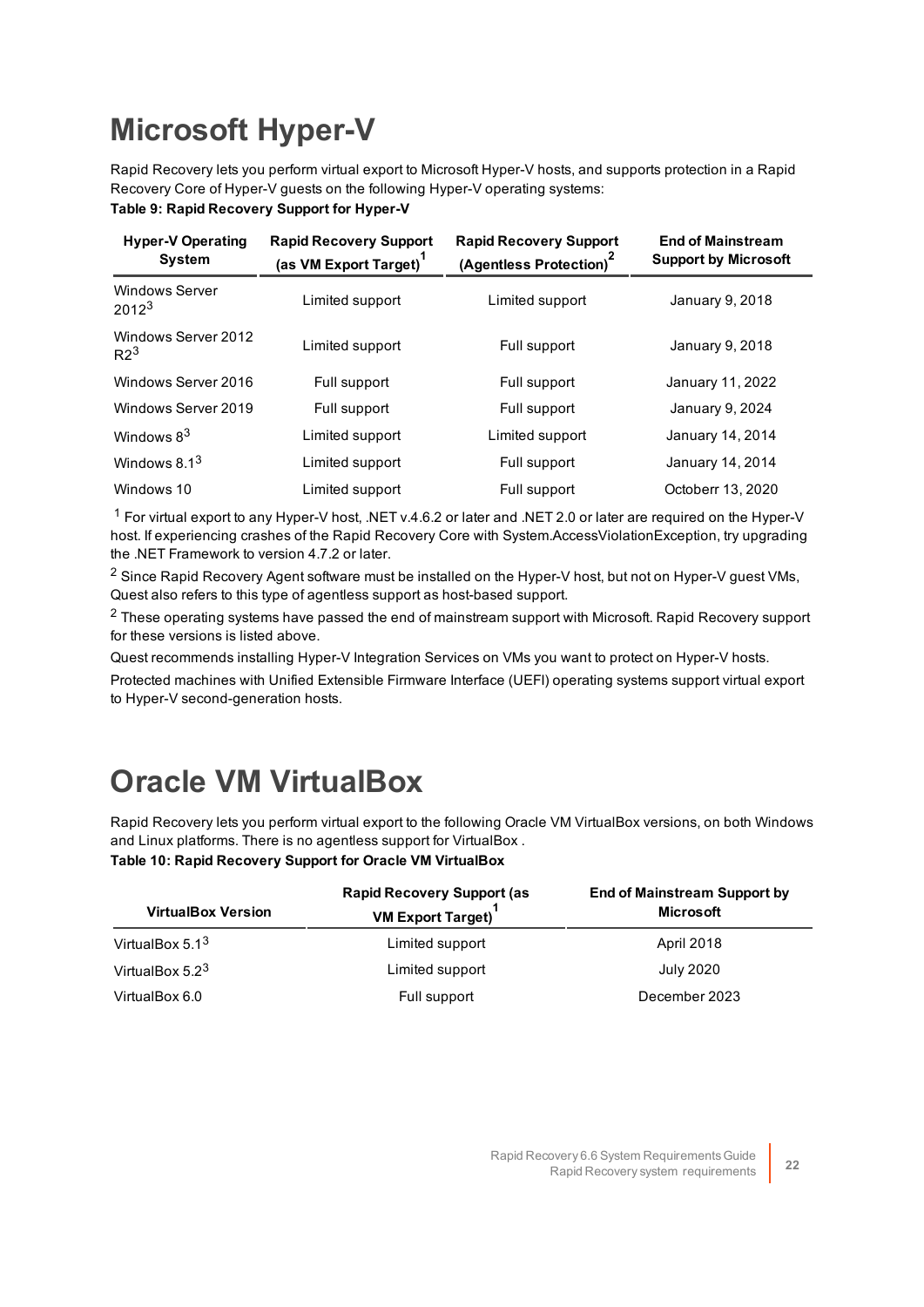## <span id="page-22-0"></span>**DVM repository requirements**

When you create a Deduplication Volume Manager (DVM) repository, you can specify its location on a local storage volume or on a storage volume on a Common Internet File System (CIFS) shared location. If creating the repository locally on the Core server, you must allocate resources accordingly.

DVM repositories must be stored on primary storage devices. Archival storage devices such as Data Domain are not supported due to performance limitations. Similarly, repositories should not be stored on NAS filers that tier to the cloud, as these devices tend to have performance limitations when used as primary storage.

Questrecommends locating your repository on direct attached storage (DAS), storage area network (SAN), or network attached storage (NAS) devices. These are listed in order of preference. If installing on a NAS, Quest recommends limiting the repository size to 6TB when using the CIFS protocol, since CIFS is not designed as a high-I/O storage protocol. Any storage device must meet the minimum input/output requirements. For these requirements, and for additional guidance for sizing your hardware, software, memory, storage, and network requirements, see the *Rapid Recovery Sizing Guide* referenced below.

When creating a DVM repository, you are required to specify the repository size on a volume. Each DVM repository supports up to 4096 repository extents (additional storage volumes).

Questdoes not support installing a Rapid Recovery Core or a repository for a Core on a cluster shared volume (CSV).

You can install multiple DVM repositories on any volume on a supported physical or virtual host. The installer lets you determine the size of a DVM repository.

**NOTE:** You can generate an on-demand or scheduled report to monitor the size and health of your f repository. For more information on generating a Repository report, see the topic "Generating a report from the Core Console" in the *Rapid Recovery 6.6 User Guide*.

Always create your repository in a dedicated folder or directory, not the root folder on a volume. For example, if installing on a local path, use  $D$ :  $\Re$   $\Re$   $D$ :  $\Re$  instead of  $D$ :  $\Im$  The best practice is to create separate directories for data and metadata. For example, D:\Repository\Data and D:\Repository\Metadata.

For more information about using Rapid Recovery, see the *Rapid Recovery 6.6 User Guide*. For more information about managing Rapid Recovery licenses from the Core Console, see the "Managing licenses" topic in the *Rapid Recovery 6.6 Installation and Upgrade Guide*. For more information about administering license groups or licenses on the license portal, see the *Rapid Recovery License Portal User Guide*. For more information on sizing your hardware, software, memory, storage, and network requirements, see the *Rapid Recovery Sizing Guide* referenced in knowledge base article 185962, "Sizing Rapid Recovery [Deployments](https://support.quest.com/rapid-recovery/kb/185962)."

## <span id="page-22-1"></span>**License requirements**

New Core users must purchase a long-term subscription or perpetual license to use Rapid Recovery. Some Rapid Recovery Core users start with a trial license, which uses a temporary license key for the duration of the trial. After the trial period expires, you can continue to restore from existing backups, but cannot perform new backups or replication until you purchase a long-term subscription or perpetual license. You must then activate the license on the Rapid Recovery License Portal, download Rapid Recovery license files, and associate them with your Core.

For more information about licensing, see the following resources:

• For information about activating your new license and obtaining Rapid Recovery license files for your Core, see the topic "Product licensing" in the *Rapid Recovery 6.6 Release Notes* .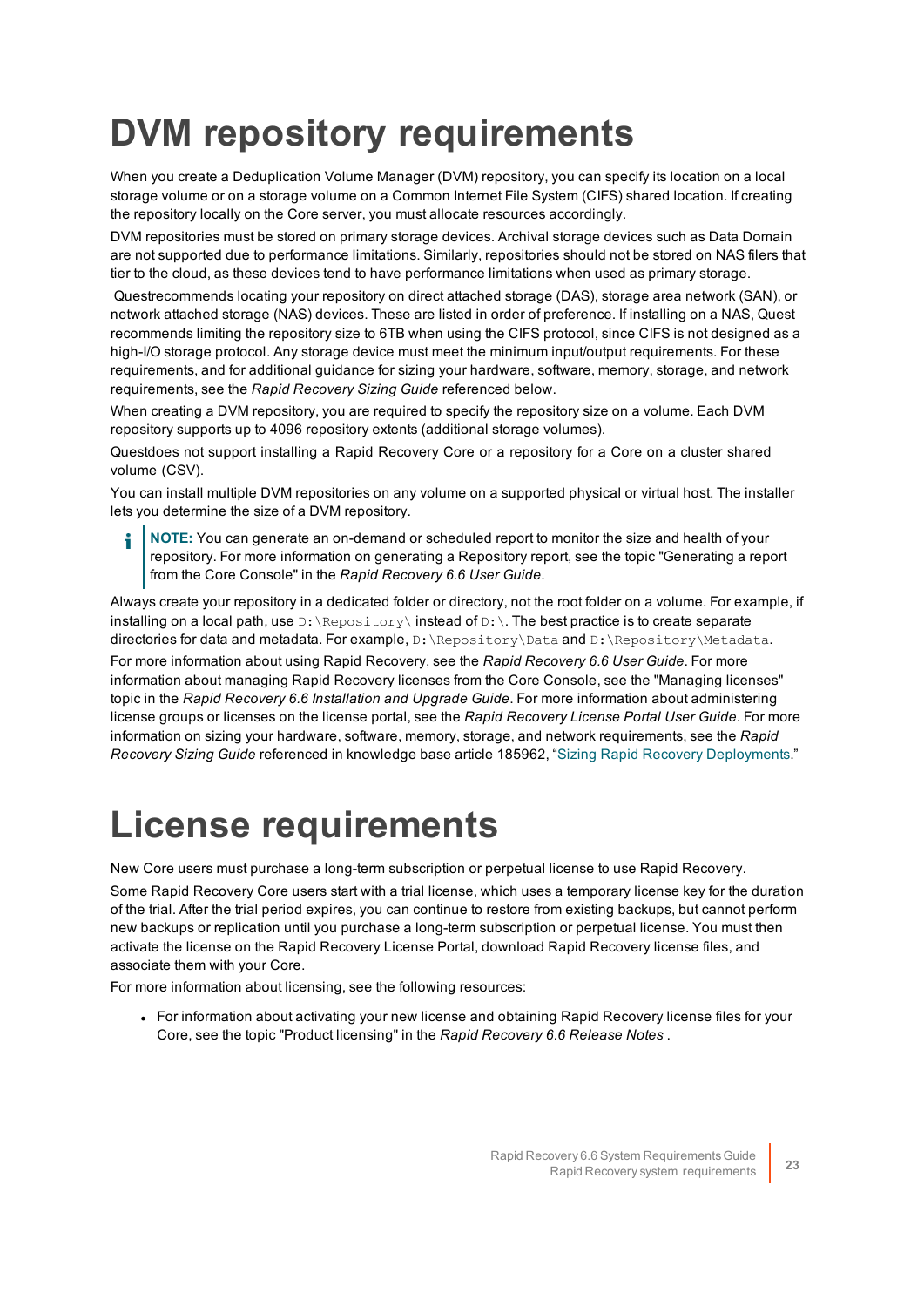- For information about managing licenses from the Rapid Recovery Core, including uploading license files to associate them with the Core, see the topic "Managing Rapid Recovery licenses" in the *Rapid Recovery 6.6 Installation and Upgrade Guide.*
- For information about managing license subscriptions and license groups on the license portal, see the *Rapid Recovery License Portal User Guide*.

## <span id="page-23-0"></span>**Quest Support policy**

**Full support:** For customers with a current maintenance contract, Quest Data Protection Support provides call-in or email support for the current major and minor release, when patched to the latest maintenance release. That release is known as N. Quest also fully supports N - 1. For Rapid Recovery, Quest also provides limited support for N - 2. For more information, see "Rapid Recovery support levels" in the *Rapid Recovery 6.6 Release Notes*. **Limited support:** Quest Data Protection Support may attempt to answer questions on other versions of our products, provided resources are available. However, if you are using an unsupported or discontinued version, no new patches or code fixes will be created for those versions. In such cases, we encourage you to upgrade to a currently supported version of the product.

**Product support life cycle:** Quest describes its product life cycle (PLC) support policy on its Support website (visit<https://support.quest.com/rapid-recovery/>, click **Product Life Cycle & Policies,** and then expand the topic **Product Support Life Cycle Policy**). To understand full support, limited support, and discontinued support, consult the detailed policy on the website referenced above.